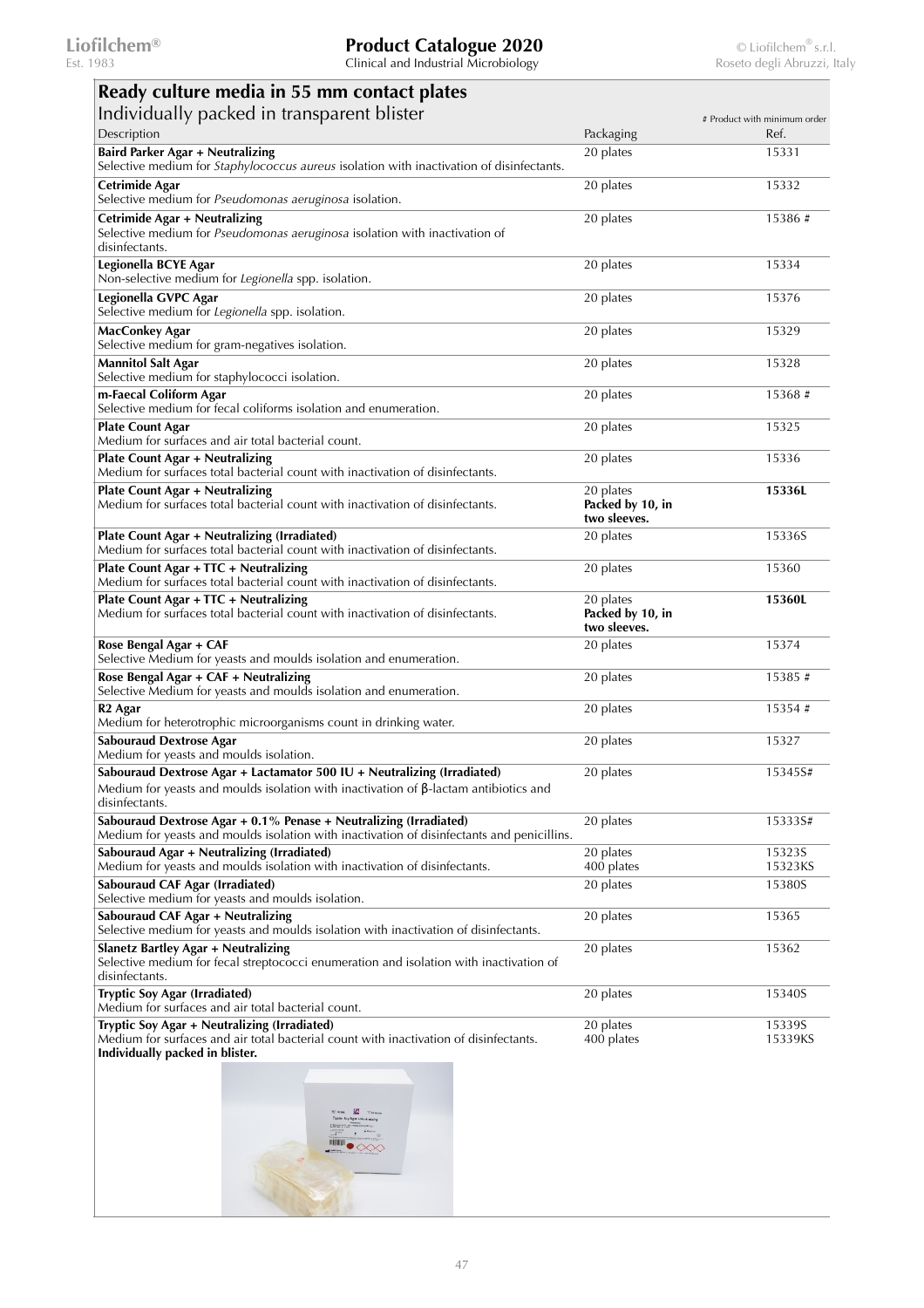Est. 1983 Clinical and Industrial Microbiology Roseto degli Abruzzi, Italy

| Ready culture media in 55 mm contact plates                                                                                                                                                     |                                               |                              |
|-------------------------------------------------------------------------------------------------------------------------------------------------------------------------------------------------|-----------------------------------------------|------------------------------|
| Individually packed in transparent blister                                                                                                                                                      |                                               | # Product with minimum order |
| Description                                                                                                                                                                                     | Packaging                                     | Ref.                         |
| Tryptic Soy Agar + Neutralizing (Irradiated)<br>Medium for surfaces and air total bacterial count with inactivation of disinfectants.                                                           | 20 plates<br>Packed by 5, in<br>four sleeves. | 15739S                       |
| Tryptic Soy Agar $+$ 0.1% Penase $+$ Neutralizing<br>Medium for surfaces and air total bacterial count with inactivation of disinfectants<br>penicillins.                                       | 20 plates                                     | 15330#                       |
| Tryptic Soy Agar + 0.1% Penase + Neutralizing (Irradiated)<br>Medium for surfaces and air total bacterial count with inactivation of disinfectants<br>penicillins.                              | 20 plates                                     | 15330S#                      |
| Tryptic Soy Agar + Penase + Cephalosporinase + Neutralizing<br>Medium for microbial detection with inactivation of $\beta$ -lactam antibiotics and<br>disinfectants.                            | 20 plates                                     | 15343#                       |
| Tryptic Soy Agar + Lactamator 500 UI + Neutralizing (Irradiated)<br>Irradiated medium for non fastidious bacteria growth with inactivation of $\beta$ -lactam<br>antibiotics and disinfectants. | 20 plates                                     | 15341S                       |
| <b>Violet Red Bile Glucose Agar</b><br>Selective Medium for enterobacteria isolation and enumeration.                                                                                           | 20 plates                                     | 15375                        |
| <b>Violet Red Bile Glucose Agar</b><br>Selective Medium for enterobacteria isolation and enumeration.                                                                                           | 20 plates<br>Packed by 10, in<br>two sleeves. | 15375L                       |
| Violet Red Bile Lactose Agar<br>Selective Medium for coliforms isolation and enumeration.                                                                                                       | 20 plates                                     | 15326                        |
| Violet Red Bile Glucose Agar + Neutralizing<br>Selective Medium for <i>Enterobacteriaceae</i> isolation and enumeration with inactivation of<br>disinfectants.                                  | 20 plates                                     | 15382                        |
| Violet Red Bile Lactose Agar + Neutralizing<br>Selective Medium for coliforms isolation and enumeration with inactivation of                                                                    | 20 plates                                     | 15361                        |

elective Medium for coliforms isolation and enumeration with inactivation of disinfectants.

| Lockable contact plates<br>· gamma irradiated<br>• triple wrapped<br>• ventilated<br>• 270 days shelf life<br>• storage at $10-25^{\circ}$ C<br>• data matrix barcode on each plate | Bengang Rose               |        |
|-------------------------------------------------------------------------------------------------------------------------------------------------------------------------------------|----------------------------|--------|
| Description                                                                                                                                                                         | packaging                  | Ref.   |
| Tryptic Soy Agar + Neutralizing                                                                                                                                                     | 20 lockable contact plates | 15203S |
| <b>Sabouraud Dextrose Agar + Neutralizing</b>                                                                                                                                       | 20 lockable contact plates | 15204S |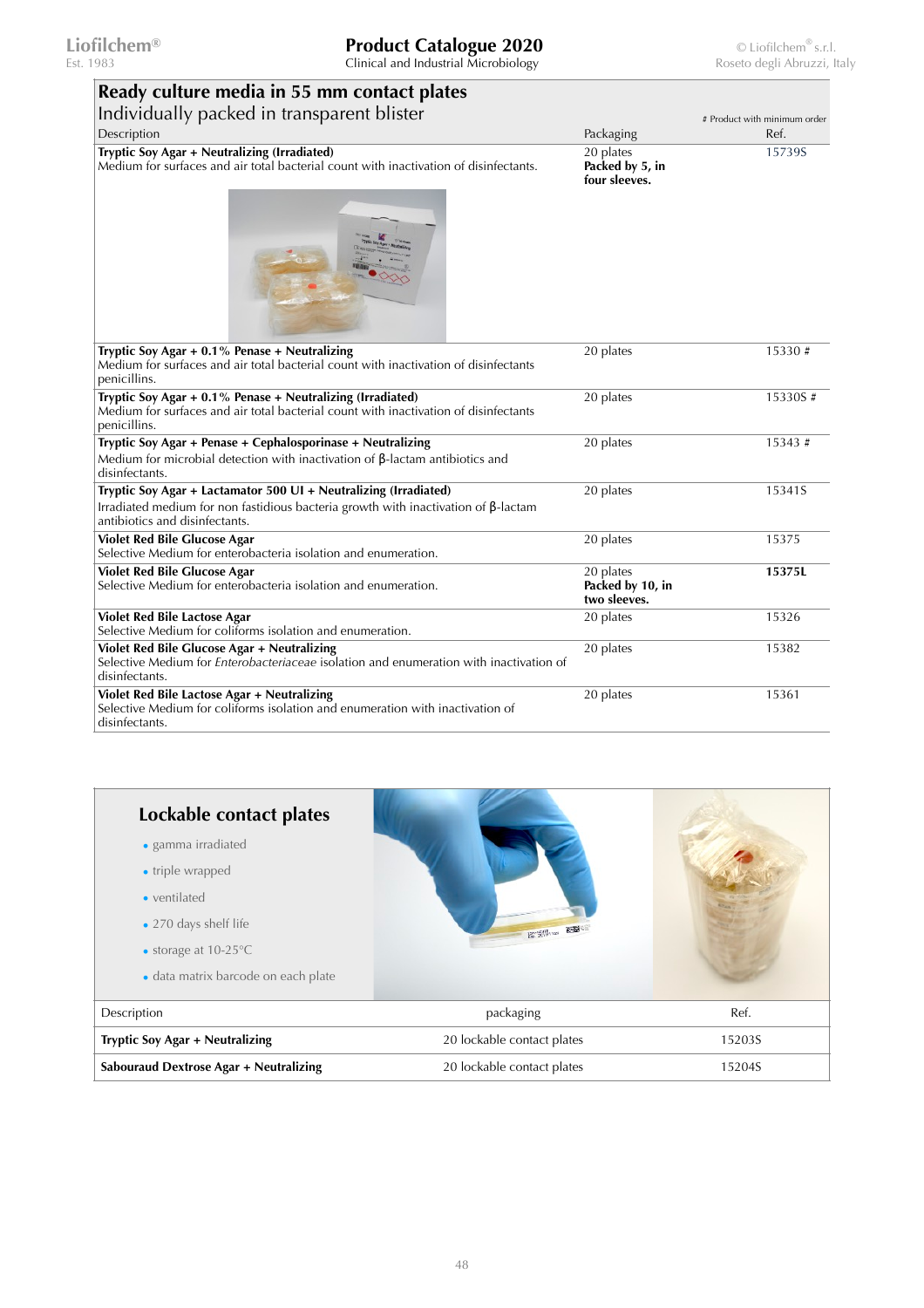| Ready culture media in 60 mm petri dishes<br>Individually packed in transparent blister                                                       |             |             | # Product with minimum order |
|-----------------------------------------------------------------------------------------------------------------------------------------------|-------------|-------------|------------------------------|
|                                                                                                                                               |             |             |                              |
| Description                                                                                                                                   |             | Packaging   | Ref.                         |
| <b>MEMBRANE DISC FILTERS</b><br>Mixed cellulose ester membrane for the isolation and enumeration of bacteria                                  |             |             |                              |
| by Membrane Filter Technique.<br>47 mm - 0.45 µm - white                                                                                      |             | 100 filters | 97000                        |
| 47 mm $-$ 0.45 $\mu$ m $-$ black                                                                                                              |             | 100 filters | 97013                        |
| 47 mm $-0.22 \mu m -$ white                                                                                                                   |             | 100 filters | 97014                        |
| Aeromonas Agar<br>Selective medium for Aeromonas spp. isolation.                                                                              |             | 20 plates   | 163622#                      |
| <b>Baird Parker Agar</b><br>Selective medium for Staphylococcus aureus isolation.                                                             | ISO 6888-1  | 20 plates   | 163512                       |
| <b>Bile Aesculin Azide Agar</b><br>Selective medium for group D streptococci isolation.                                                       | ISO 7899-2  | 20 plates   | 163572                       |
| <b>C-EC MF Agar</b><br>Chromogenic and fluorogenic medium for isolating and detecting Escherichia<br>coli and other coliforms in water.       |             | 20 plates   | 163862                       |
| Chromatic™ EC X-Gluc Agar<br>Chromogenic medium for the detection of E. coli in water and foodstuffs.                                         |             | 20 plates   | 163722#                      |
| Iron Sulfite Agar<br>Medium for thermophilic anaerobes determination.                                                                         |             | 20 plates   | 163372#                      |
| Legionella Agar BCYE Agar<br>Non-selective medium for Legionella spp. isolation.                                                              | ISO 11731   | 20 plates   | 163362                       |
| Legionella Agar (GVPC)<br>Selective medium for Legionella spp. isolation.                                                                     | ISO 11731   | 20 plates   | 163392                       |
| MacConkey Agar<br>Selective medium for enterobacteria isolation.                                                                              | E.P.        | 20 plates   | 163542                       |
| m-CP Agar<br>Selective medium for Clostridium perfringens isolation from water.                                                               | 98/83/EC    | 20 plates   | 163612                       |
| m-Faecal Coliform Agar<br>Selective medium for fecal coliforms isolation and enumeration.                                                     | <b>APHA</b> | 20 plates   | 163442                       |
| M-Green Yeast & Mould Agar + CAF<br>Selective medium for detection and count of yeasts and moulds in beverages.                               |             | 20 plates   | 163812#                      |
| <b>Mycosel Agar</b><br>Selective medium for pathogenic fungi isolation.                                                                       |             | 20 plates   | 163412#                      |
| Orange Serum Agar<br>Medium for the isolation and enumeration of microorganisms associated with<br>spoilage of citrus fruits and derivatives. |             | 20 plates   | 163732#                      |
| <b>Plate Count Agar</b><br>Medium for bacterial count in water and foodstuffs determination.                                                  | ISO 4833    | 20 plates   | 163452                       |
| Cetrimide Agar<br>Selective medium for Pseudomonas aeruginosa isolation.                                                                      | E.P.        | 20 plates   | 163472                       |
| Pseudomonas CN Agar<br>Selective medium for <i>Pseudomonas</i> spp. isolation.                                                                | ISO 12780   | 20 plates   | 163592                       |
| R <sub>2</sub> Agar<br>Medium for heterotrophic microorganisms count in drinking water.                                                       | E.P.        | 20 plates   | 163672                       |
| <b>Sabouraud Dextrose Agar</b><br>Medium for yeasts and moulds isolation.                                                                     | E.P.        | 20 plates   | 163402                       |
| Slanetz-Bartley Agar (m-Enterococcus A.)<br>Selective medium for fecal streptococci enumeration and isolation.                                | ISO 7899-2  | 20 plates   | 163462                       |
| <b>SPS Agar</b><br>Medium for C. perfringens and sulfite reducing bacteria isolation and count.                                               | <b>APHA</b> | 20 plates   | 163522                       |
| Streptococcal KF+TTC Agar<br>Selective medium for fecal streptococci isolation and enumeration.                                               | <b>APHA</b> | 20 plates   | 163482                       |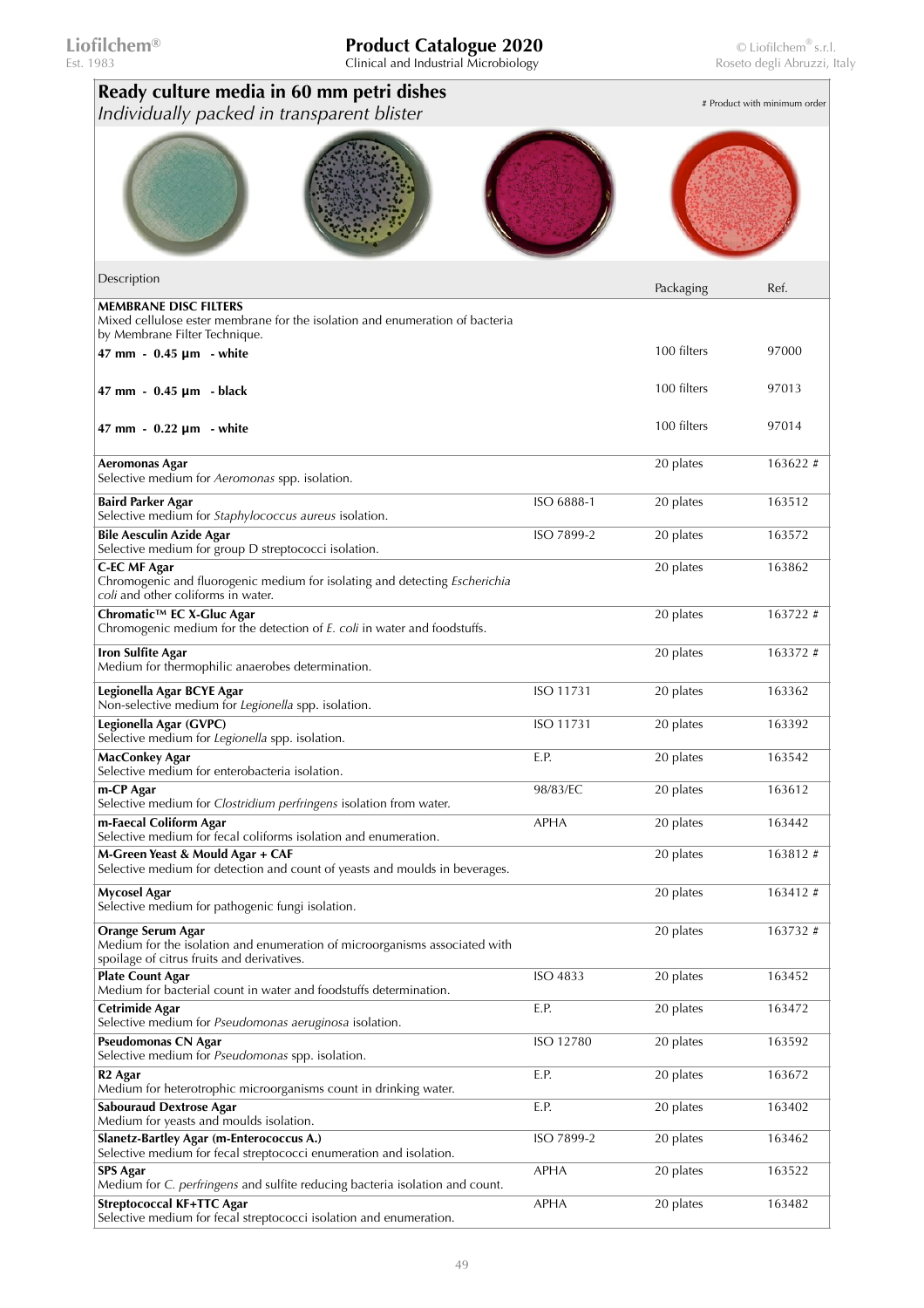| Ready culture media in 60 mm petri dishes<br>Individually packed in transparent blister                                                                 |            |           | # Product with minimum order |
|---------------------------------------------------------------------------------------------------------------------------------------------------------|------------|-----------|------------------------------|
|                                                                                                                                                         |            |           |                              |
| Description                                                                                                                                             |            | Packaging | Ref.                         |
| <b>TBX Agar</b><br>Selective chromogenic medium for detecting and enumerating E. coli in food.                                                          | ISO 16649  | 20 plates | 163652                       |
| <b>Tergitol Agar</b><br>Selective medium for coliforms enumeration and identification.                                                                  | ISO 9308-1 | 20 plates | 163562                       |
| Tergitol + TTC Agar<br>Selective medium for coliforms enumeration and identification.                                                                   | ISO 9308-1 | 20 plates | 163492                       |
| Tryptose Sulfite Cycloserine Agar<br>Selective medium for the isolation and enumeration of Clostridium perfringens<br>in water, according to ISO 14189. |            | 20 plates | 163872                       |
| <b>Wort Agar</b><br>Medium for the cultivation, isolation and enumeration or enrichment of fungi,<br>especially of yeasts.                              |            | 20 plates | 163802                       |
| <b>Yeast Extract Agar</b><br>Medium for microorganisms enumeration in water.                                                                            | ISO 6222   | 20 plates | 163582#                      |

| Ready culture media in 60 mm petri dishes                                                                                    |           |                              |
|------------------------------------------------------------------------------------------------------------------------------|-----------|------------------------------|
| Packed by 5, in four sleeves.                                                                                                |           | # Product with minimum order |
| Description                                                                                                                  | Packaging | Ref.                         |
| m-ENDO Agar LES<br>Medium for coliforms determination in water.                                                              | 20 plates | 163432                       |
| M-Green Yeast And Mold Agar pH modified<br>Selective medium for detection and count of yeasts and moulds in beverages.       | 20 plates | 163842L                      |
| M-Green Yeast & Mould Agar<br>Selective medium for detection and count of yeasts and moulds in beverages.                    | 20 plates | 163642L                      |
| Tergitol + TTC Agar<br>Selective medium for coliforms enumeration and identification.                                        | 20 plates | 163492L                      |
| Tryptone Glucose Extract Agar + TTC<br>Medium for cultivating and enumerating microorganisms in water and dairy<br>products. | 20 plates | 1637421                      |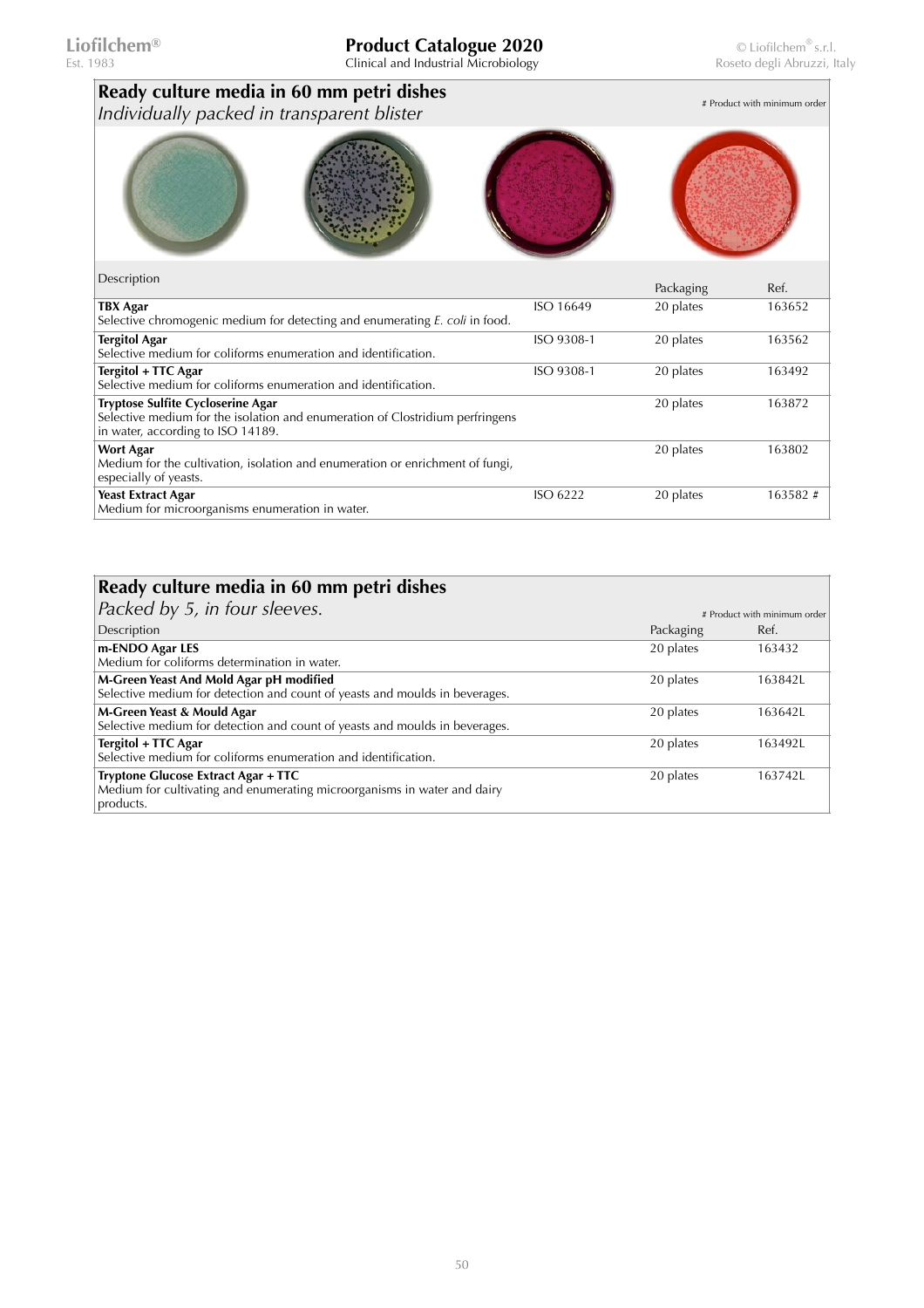| Dry media in 60 mm petri dishes<br>100 pads, packed in 10 piles of 10 |           |       |
|-----------------------------------------------------------------------|-----------|-------|
|                                                                       |           |       |
| Description                                                           | Packaging | Ref.  |
| Easy Dry Chromatic Coliform ISO                                       | 100 pads  | 87500 |
| Easy Dry Tryptic Soy                                                  | 100 pads  | 87512 |
| Easy Dry Yeast Extract                                                | 100 pads  | 87513 |
| Easy Dry MacConkey                                                    | 100 pads  | 87514 |
| Easy Dry Chromatic Salmonella                                         | 100 pads  | 87515 |
| Easy Dry C-EC MF                                                      | 100 pads  | 87516 |
| Easy Dry Tergitol                                                     | 100 pads  | 87517 |
| Easy Dry Tergitol + TTC                                               | 100 pads  | 87518 |
| Easy Dry Chromatic Coli Coliform                                      | 100 pads  | 87519 |
| Easy Dry M-Green Yeast & Mould                                        | 100 pads  | 87511 |
| Easy Dry Sabouraud Dextrose                                           | 100 pads  | 87510 |
| Easy Dry Streptococcal KF + TTC                                       | 100 pads  | 87509 |
| Easy Dry Plate Count + TTC                                            | 100 pads  | 87501 |
| Easy Dry Violet Red Bile Glucose                                      | 100 pads  | 87502 |
| Easy Dry TBX                                                          | 100 pads  | 87503 |
| Easy Dry m-Endo LES                                                   | 100 pads  | 87504 |
| Easy Dry Pseudomonas CN                                               | 100 pads  | 87505 |
| Easy Dry m-Faecal Coliform                                            | 100 pads  | 87506 |
| Easy Dry Slanetz Bartley                                              | 100 pads  | 87507 |
| Easy Dry Bile Aesculin Azide                                          | 100 pads  | 87508 |
| Easy Dry Orange Serum                                                 | 100 pads  | 87520 |
|                                                                       |           |       |

#### **Ready BAGS**

Ready to use culture media in 3 L or 5 L bags.



| <b>COLLECTION</b>                   |                |        |
|-------------------------------------|----------------|--------|
| Description                         | Packaging      | Ref.   |
| Listeria U.V.M. Broth Bag           | $3 \times 3$ L | 499010 |
|                                     | $3 \times 5$ L | 499015 |
| Listeria Demi Fraser Broth Bag      | $3 \times 3$ L | 499020 |
|                                     | $3 \times 5$ L | 499025 |
| <b>Buffered Peptone Water Bag</b>   | $3 \times 3$ L | 499030 |
|                                     | $3 \times 5$ L | 499035 |
| <b>Maximum Recovery Diluent Bag</b> | $3 \times 3$ L | 499040 |
|                                     | $3 \times 5$ L | 499045 |
| <b>Tryptic Soy Broth Bag</b>        | $3 \times 3$ L | 499060 |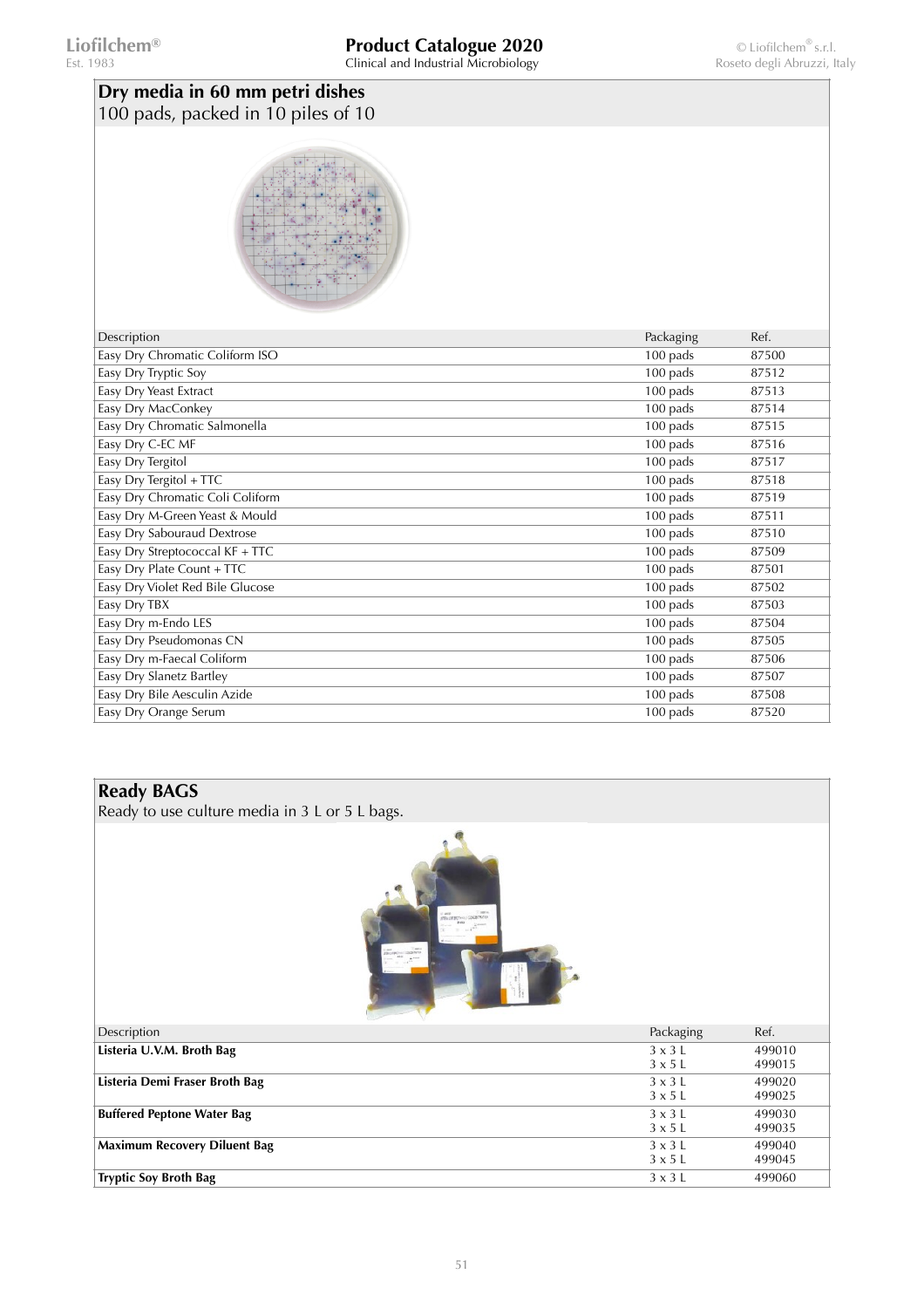| Chromogenic culture media                                                                                                                                                                                                      |                                                                                                                                               | # Product with minimum order                                      |
|--------------------------------------------------------------------------------------------------------------------------------------------------------------------------------------------------------------------------------|-----------------------------------------------------------------------------------------------------------------------------------------------|-------------------------------------------------------------------|
| Description                                                                                                                                                                                                                    | Packaging                                                                                                                                     | Ref.                                                              |
| <b>Chromatic Candida</b><br>Chromogenic selective medium for isolation and differentiation of C. albicans, C. tropicalis, C.<br>krusei.                                                                                        | 20 plates<br>6 bottles x 100 mL<br>500 g<br>$100\,\mathrm{g}$                                                                                 | 11612<br>481110<br>610613<br>620613                               |
|                                                                                                                                                                                                                                |                                                                                                                                               |                                                                   |
| <b>Chromatic Coliform Agar ISO</b><br>Chromogenic selective medium for E. coli and coliforms enumeration, especially suitable for<br>waters with low bacterial count, according to ISO 9308-1:2014.                            | 20 plates<br>6 bottles x 100 mL<br>20 plates 60 mm<br>450 plates 60 mm<br>20 plates 55 mm<br>500 <sub>g</sub><br>$100\,\mathrm{g}$<br>4x40 mL | 11630<br>481190<br>163852<br>173852<br>15346#<br>610630<br>620630 |
| Tergitol 1.5% supplement                                                                                                                                                                                                       |                                                                                                                                               | 80042                                                             |
| <b>Chromatic Coli/Coliform</b><br>Chromogenic selective medium for E. coli and coliforms isolation and count in foods and water.                                                                                               | 20 plates<br>6 bottles x 100 mL<br>500 g<br>$100\,\mathrm{g}$<br>20 plates 60 mm<br>20 plates 55 mm                                           | 11613<br>481120<br>610610<br>620610<br>163702#<br>15344#          |
|                                                                                                                                                                                                                                |                                                                                                                                               |                                                                   |
| <b>Chromatic Cronobacter Isolation Agar</b><br>Chromogenic selective medium for detection of Cronobacter spp (formerly Enterobacter<br>sakazakii) in food, animal feed and environmental samples, according to ISO 22964:2017. | 20 plates<br>500 g                                                                                                                            | 11636<br>610390                                                   |
|                                                                                                                                                                                                                                |                                                                                                                                               |                                                                   |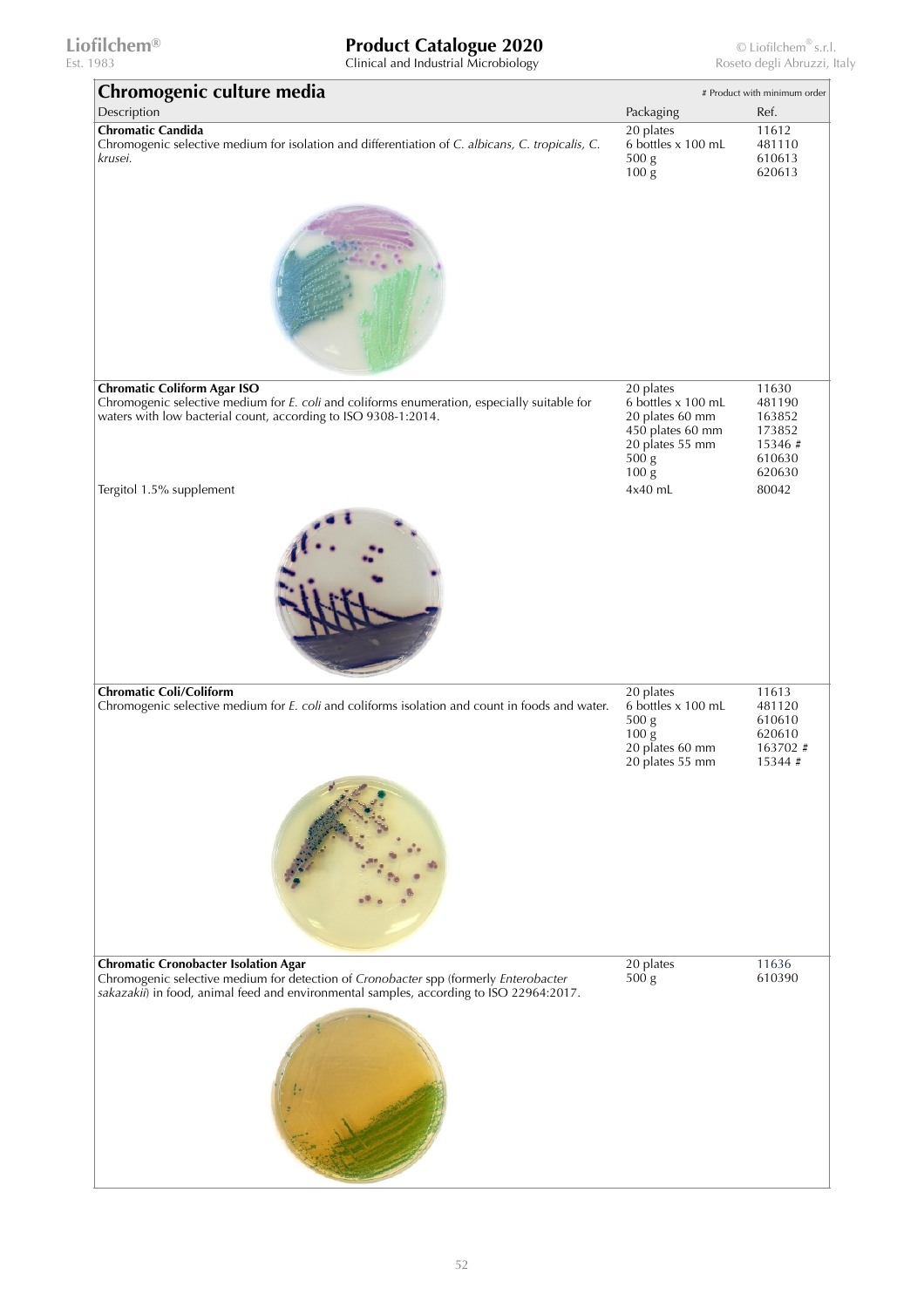| Chromogenic culture media                                                                                                               | # Product with minimum order                                                     |                                                |
|-----------------------------------------------------------------------------------------------------------------------------------------|----------------------------------------------------------------------------------|------------------------------------------------|
| Description                                                                                                                             | Packaging                                                                        | Ref.                                           |
| <b>Chromatic Salmonella</b><br>Chromogenic selective medium for Salmonella spp. isolation and identification (including S.<br>typhi).   | 20 plates<br>6 bottles x 100 mL<br>500 g<br>$100\,\mathrm{g}$<br>20 plates 60 mm | 11614<br>481140<br>610611<br>620611<br>163662  |
| Tween 20 Supplement                                                                                                                     | $2 \times 50$ mL                                                                 | 80032                                          |
| <b>Chromatic Detection</b><br>Chromogenic medium for urinary bacterial count and identification.                                        | 20 plates<br>6 bottles x 100 mL<br>500 g<br>$100\,\mathrm{g}$<br>5 kg            | 11611<br>481130<br>610612<br>620612<br>6106125 |
|                                                                                                                                         |                                                                                  |                                                |
| <b>Chromatic GBS</b><br>Selective and differential chromogenic medium for detecting Group B Streptococci<br>(Streptococcus agalactiae)  | 20 plates                                                                        | 11639                                          |
|                                                                                                                                         |                                                                                  |                                                |
| <b>Chromatic Staph aureus</b><br>Selective chromogenic medium for Staphylococcus aureus isolation.<br>Chromatic Staph aureus supplement | 20 plates<br>6 bottles x 100 mL<br>500 g<br>$100\,\mathrm{g}$<br>10 vials        | 11616<br>481160<br>610616<br>620616<br>81085   |
|                                                                                                                                         |                                                                                  |                                                |
|                                                                                                                                         |                                                                                  |                                                |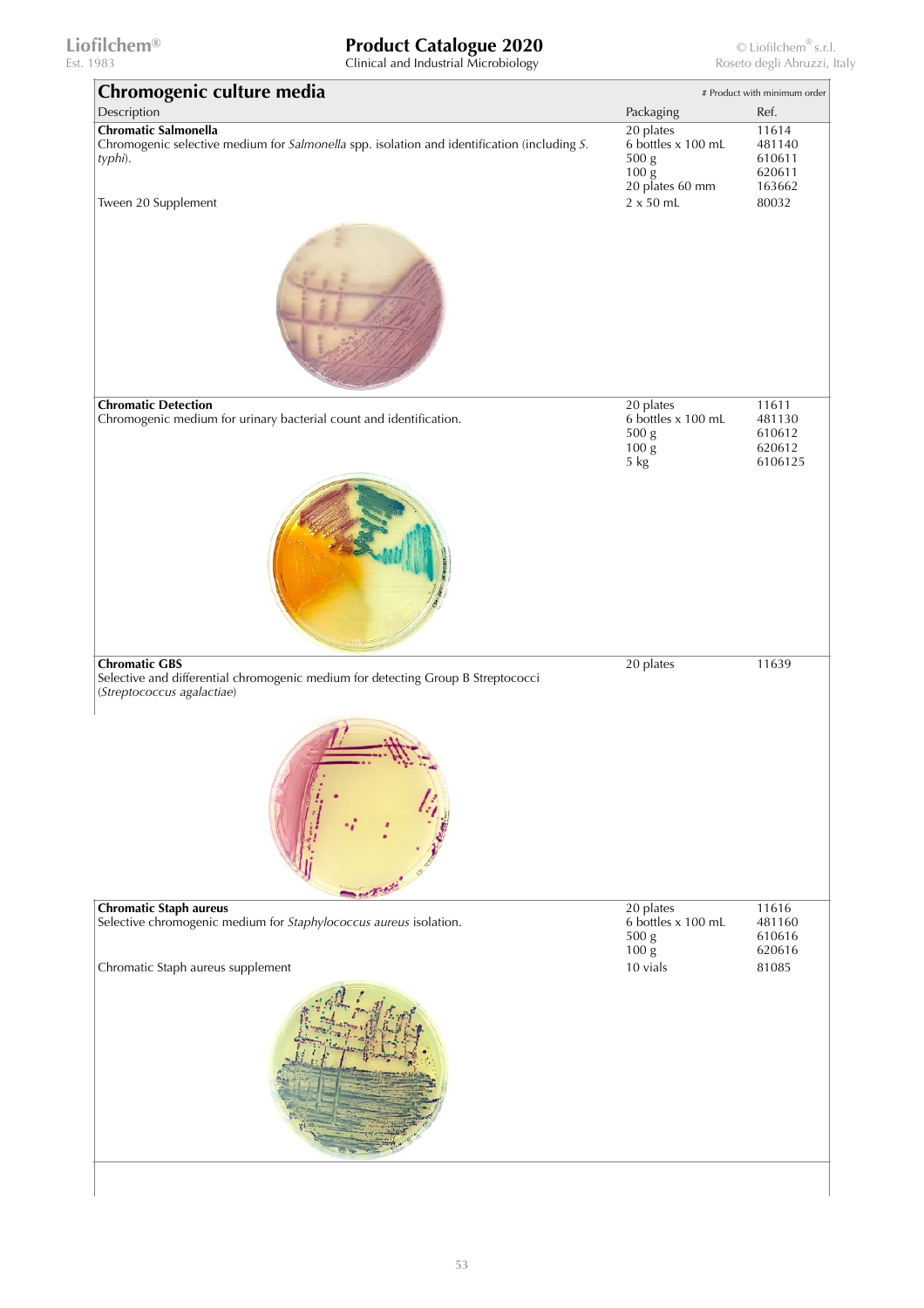# **Liofilchem® Product Catalogue 2020** © Liofilchem® s.r.l.<br>
Clinical and Industrial Microbiology **Clinical and Industrial Microbiology** Roseto degli Abruzzi, Italy

Clinical and Industrial Microbiology

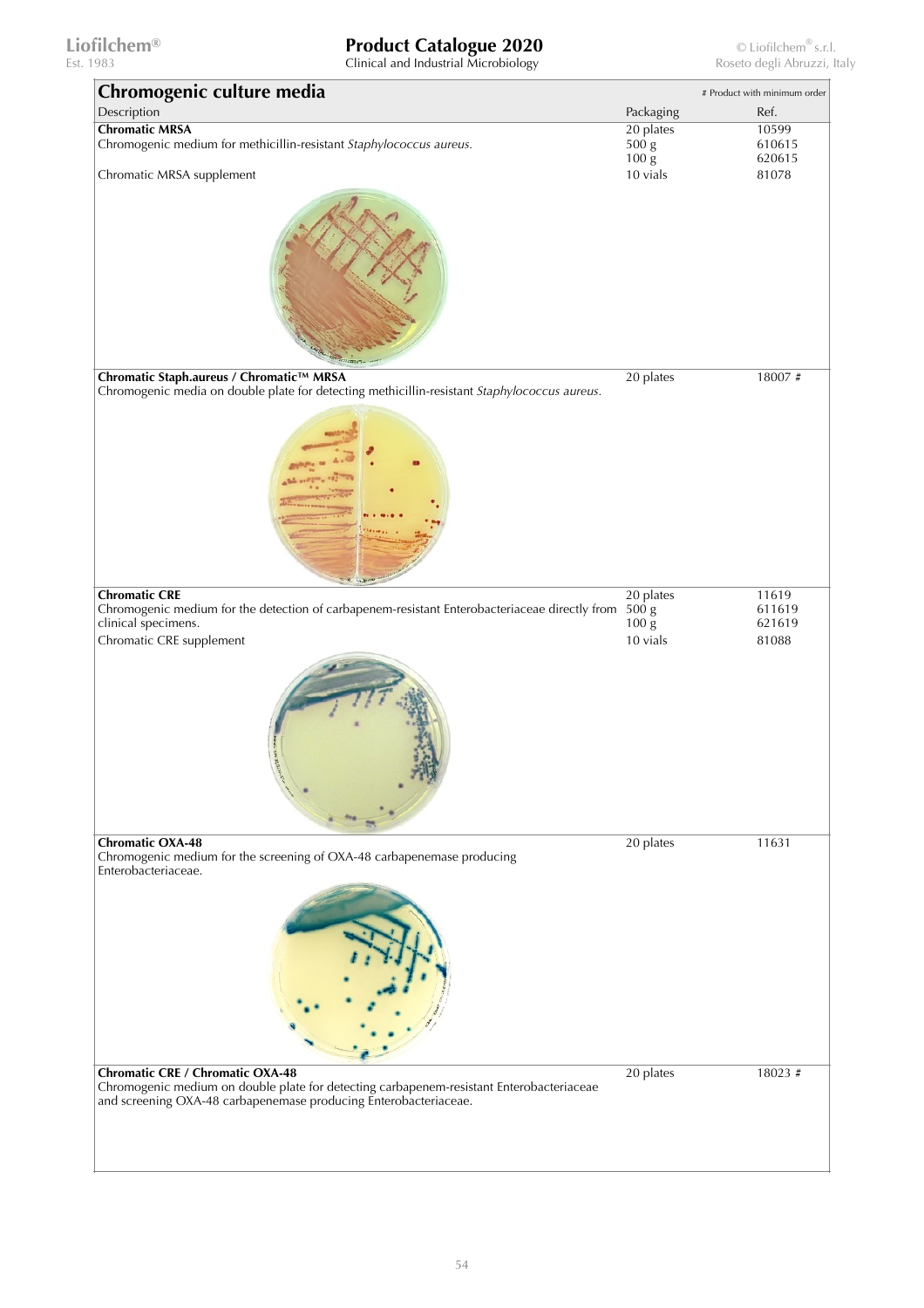| Chromogenic culture media                                                                                                                                                                                             |                                                                                           | # Product with minimum order                         |
|-----------------------------------------------------------------------------------------------------------------------------------------------------------------------------------------------------------------------|-------------------------------------------------------------------------------------------|------------------------------------------------------|
| Description                                                                                                                                                                                                           | Packaging                                                                                 | Ref.                                                 |
| <b>Chromatic ESBL</b><br><b>Chromatic ESBL+AmpC</b><br>Chromogenic medium for the detection of Extended Spectrum Beta-Lactamase producing<br>bacteria.<br>Chromatic ESBL supplement<br>Chromatic ESBL+AmpC supplement | $20$ plates<br>20 plates<br>500 <sub>g</sub><br>$100\,\mathrm{g}$<br>10 vials<br>10 vials | 11622<br>11629<br>610629<br>620629<br>81089<br>81090 |
| <b>Chromatic CRE / Chromatic ESBL</b><br>Chromogenic media on double plate for detecting carbapenem-resistant Enterobacteriaceae and                                                                                  | 20 plates<br>100 plates                                                                   | 18021#<br>$18021*$ #                                 |
| Extended Spectrum Beta-Lactamase producing bacteria.                                                                                                                                                                  |                                                                                           |                                                      |
| <b>Chromatic Detection / Chromatic ESBL</b><br>Chromogenic media on double plate for urinary bacterial count and identification and for<br>detecting Extended Spectrum Beta-Lactamase producing bacteria.             | 20 plates                                                                                 | 18011#                                               |
| <b>Chromatic VRE</b><br>Chromogenic medium for screening vancomycin-resistant enterococci.                                                                                                                            | 20 plates                                                                                 | 11621                                                |
| <b>Chromatic Bacillus cereus</b><br>Chromogenic medium for the isolation and differentiation of Bacillus cereus from food samples.<br>Chromatic Bacillus cereus selective supplement                                  | 20 plates<br>10 plates 140 mm<br>500 g<br>$10+10$ vials                                   | 11628<br>10248#<br>610628<br>81097                   |
| O.A. Listeria Agar<br>Selective chromogenic medium for Listeria monocytogenes isolation and differentiation (ISO<br>11290).                                                                                           | 20 plates<br>500 <sub>g</sub><br>$100\,\mathrm{g}$                                        | 10620<br>610601<br>620601                            |
| O.A. Listeria supplement                                                                                                                                                                                              | $(4+4) \times 500$ mL                                                                     | 81074                                                |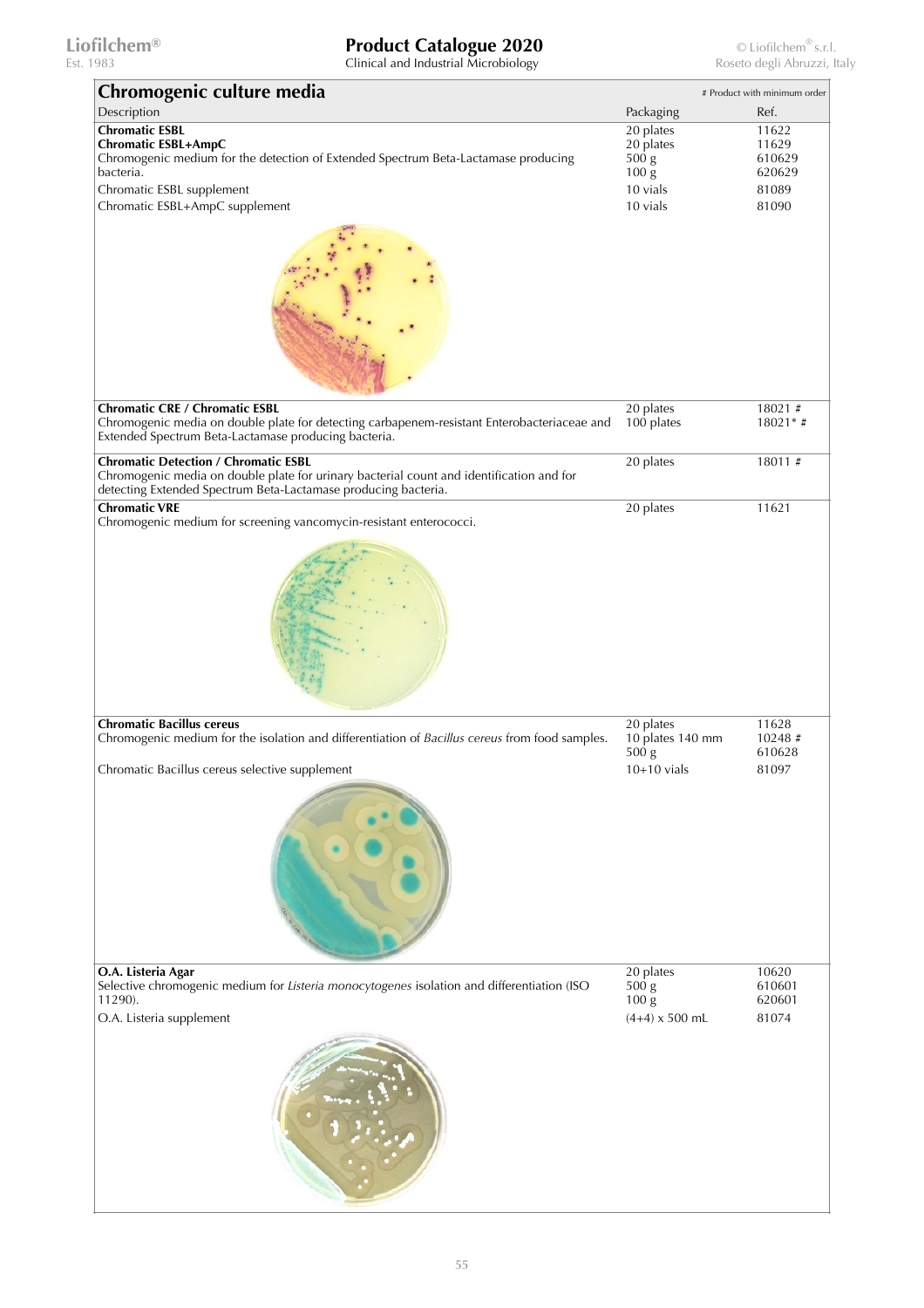Est. 1983 Clinical and Industrial Microbiology Roseto degli Abruzzi, Italy

**Chromogenic culture media**  $*$  Product with minimum order

| Description                                                                                                                                         | Packaging                                                                | Ref.                                  |
|-----------------------------------------------------------------------------------------------------------------------------------------------------|--------------------------------------------------------------------------|---------------------------------------|
| <b>Chromatic E.coli O157</b><br>Selective chromogenic medium for detecting E. coli O157.                                                            | 20 plates<br>500 <sub>g</sub><br>$100\,\mathrm{g}$<br>6 bottles x 200 mL | 11610<br>610614<br>620614<br>482190 # |
|                                                                                                                                                     |                                                                          |                                       |
| <b>Chromatic Pseudomonas</b><br>Chromogenic medium for detection of Pseudomonas spp. from clinical specimens and environ-<br>mental samples.        | 20 plates                                                                | 11635                                 |
| <b>Chromatic MH</b><br>Chromogenic Mueller Hinton for presumptive identification and susceptibility testing of bacteria<br>from clinical specimens. | 20 plates<br>10 plates 140 mm<br>500 g<br>$100\,\mathrm{g}$              | 11618<br>10246<br>611618<br>621618    |
|                                                                                                                                                     |                                                                          |                                       |
| <b>Chromatic Vibrio</b><br>Chromogenic medium isolating and differentiating V. parahaemolyticus, V. vulnificus and V.<br>cholerae.                  | 20 plates<br>500 g                                                       | 11633<br>610633                       |
| <b>TBX Agar</b><br>Selective chromogenic medium for detecting and enumerating E. coli in food according to ISO<br>16649.                            | 20 plates<br>500 g<br>$100\,\mathrm{g}$<br>6 bottles x 100 mL            | 10522<br>610224<br>620224<br>481170   |
|                                                                                                                                                     |                                                                          |                                       |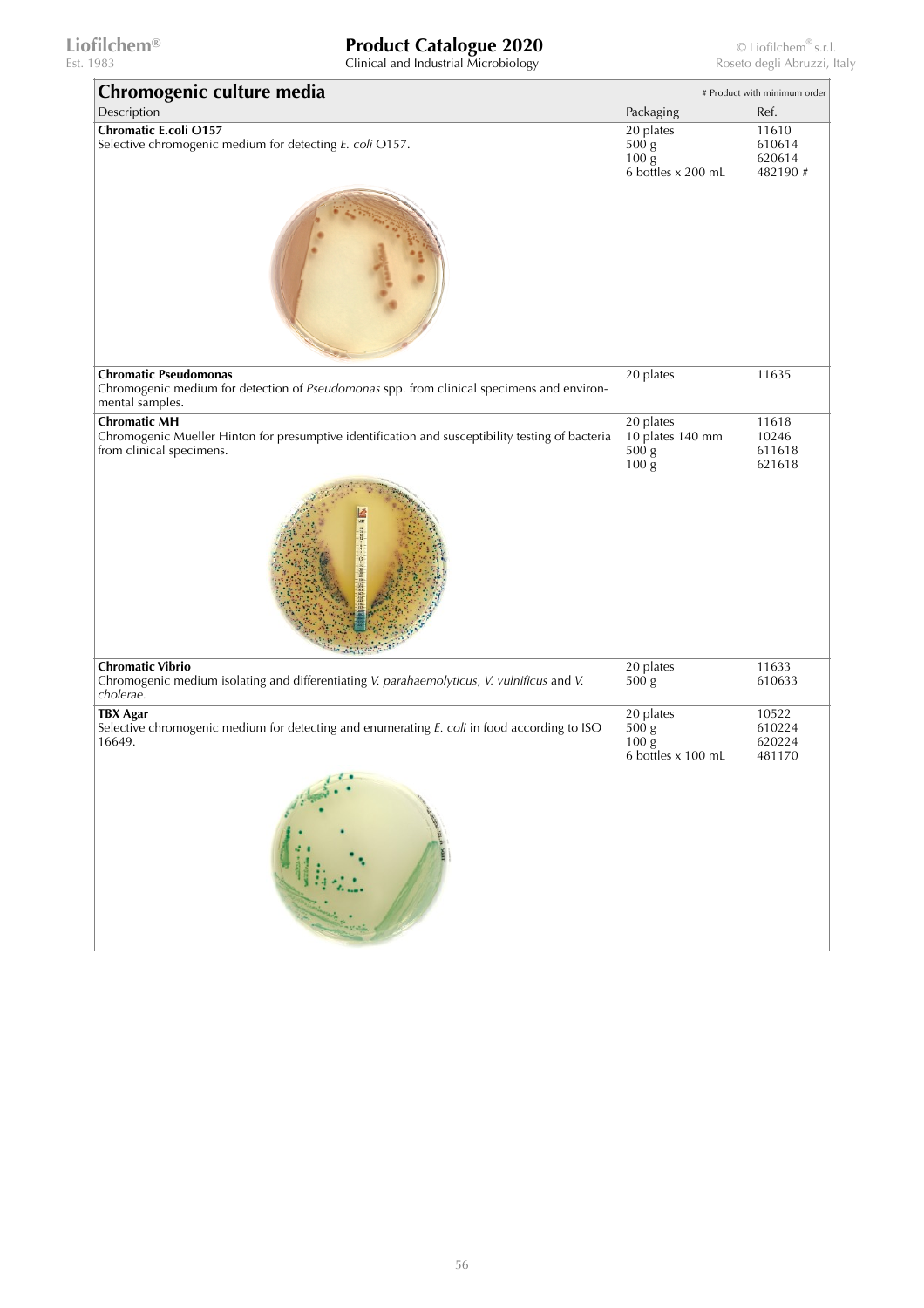| Ready culture media in petri dishes, tubes, bottles                                                                               |             | # Product with minimum order                                      |                                      |
|-----------------------------------------------------------------------------------------------------------------------------------|-------------|-------------------------------------------------------------------|--------------------------------------|
| Description                                                                                                                       |             | Packaging                                                         | Ref.                                 |
|                                                                                                                                   |             |                                                                   |                                      |
| A1 Medium                                                                                                                         | <b>APHA</b> | 20 tubes                                                          | 24113                                |
| Liquid selective medium for fecal coliforms detection in water and food.<br><b>Acetamide Broth</b>                                | ISO 16266   | 20 tubes x 5 mL                                                   | 24154                                |
| Liquid medium for confirming Pseudomonas aeruginosa.                                                                              | ISO 12780   |                                                                   |                                      |
| <b>Aeromonas Agar</b><br>Selective medium for Aeromonas spp. isolation.                                                           |             | 20 plates                                                         | 10406                                |
| <b>Albumin Solution</b>                                                                                                           |             | 6 bottles x 200 mL                                                | 414060#                              |
| <b>Alkaline Peptone Water</b><br>Liquid enrichment medium for Vibrio spp. isolation.                                              | <b>APHA</b> | 20 tubes<br>6 bottles x 100 mL<br>25 bottles x 225 mL             | 24100#<br>401990<br>451404 #         |
| <b>Antibiotic Agar No.1</b><br>Surface medium for the antibiotic assay by Agar-diffusion method.                                  | E.P.        | 20 plates                                                         | 10447#                               |
| Azide Agar (Sheep blood 5%)                                                                                                       |             | 20 plates                                                         | 11041<br>11041*                      |
| Selective medium for streptococci isolation.<br><b>Azide Dextrose Broth</b>                                                       | <b>APHA</b> | 100 plates<br>10 tubes                                            | 20114                                |
| Liquid selective medium for fecal streptococci detection in water and food.<br><b>Azide Dextrose Broth (double concentration)</b> | <b>APHA</b> | 100 tubes<br>10 tubes                                             | 26114#<br>21114                      |
| Liquid selective medium for fecal streptococci detection in water and food.                                                       |             | 100 tubes                                                         | 26414#                               |
| <b>Azide Blood Agar Base</b><br>Base selective medium for streptococci isolation.                                                 |             | 6 bottles x 100 mL<br>6 bottles x 200 mL                          | 402170<br>412150                     |
| Bacillus Cereus Agar (MOSSEL, MYP)<br>Selective medium for <i>Bacillus cereus</i> isolation and enumeration.                      | ISO 7932    | 20 plates                                                         | 10027                                |
| <b>Bacillus Cereus Agar (PEMBA)</b><br>Selective medium for <i>Bacillus cereus</i> isolation and enumeration.                     | ISO 21871   | 20 plates                                                         | 10007                                |
| Baird Parker Agar (Egg yolk tellurite)<br>Selective medium for Staphylococcus aureus isolation in food.                           | ISO 6888-1  | 20 plates<br>100 plates                                           | 10020<br>10020*                      |
| Baird Parker Agar + RPF<br>Selective medium for Staphylococcus aureus isolation.                                                  | ISO 6888-2  | 20 plates<br>6 bottles x 90 mL                                    | 10521<br>420010                      |
| Biggy (Nickerson) Agar<br>Selective medium for Candida spp. isolation and presumptive identification.                             |             | 20 plates<br>100 plates<br>10 tubes<br>6 bottles x 100 mL         | 10021<br>10021*<br>30091#<br>442350  |
| <b>Bile Aesculin Agar</b><br>Selective medium for group D streptococci isolation.                                                 |             | 20 plates<br>10 tubes<br>6 bottles x 100 mL<br>6 bottles x 500 mL | 10057<br>33085<br>442320<br>470140   |
| Bile Aesculin Azide Agar w/ Vancomycin<br>Selective medium for isolating vancomycin-resistant enterococci.                        |             | 20 plates                                                         | 10411                                |
| <b>Bile Aesculin Broth</b><br>Selective medium for group D streptococci isolation.                                                | ISO 7899-2  | 20 tubes                                                          | 24120                                |
| <b>Bismuth Sulfite Agar</b><br>Selective medium for Salmonella spp. isolation.                                                    | U.S.P.      | 20 plates<br>100 plates                                           | $10047 \#$<br>$10047*$ #             |
| <b>Bismuth Sulphite Agar</b><br>Selective medium for detection of Salmonella spp in food and and other<br>materials.              | ISO 6579-1  | 20 plates                                                         | 10446                                |
| Blood Agar Base (Sheep blood 7%)<br>Medium for fastidious microorganisms isolation and for haemolysis test.                       |             | 20 plates<br>100 plates                                           | 10142<br>10142*                      |
| <b>Blood Agar Base</b><br>Basal medium for fastidious microorganisms isolation.                                                   |             | 6 bottles x 100 mL<br>6 bottles x 500 mL                          | 402140<br>470130#                    |
| Sheep Blood Defibrinated<br><b>Bolton Broth</b>                                                                                   | ISO 10272-1 | 1 bottle x 50 mL<br>6 bottles x 500 mL                            | 83296<br>470340#                     |
| Medium for the enrichment of <i>Campylobacter</i> spp. in foods and animal feeding<br>stuff.                                      |             | 6 bottles x 1000 mL<br>6 bottles x 225 mL                         | 400260#<br>414080                    |
| <b>Brain Heart Infusion Agar</b><br>Medium for cultivation of fastidious aerobic and anaerobic bacteria.                          |             | 20 plates<br>100 plates<br>10 tubes<br>6 bottles x 100 mL         | 10060<br>10060*<br>30084<br>402380 # |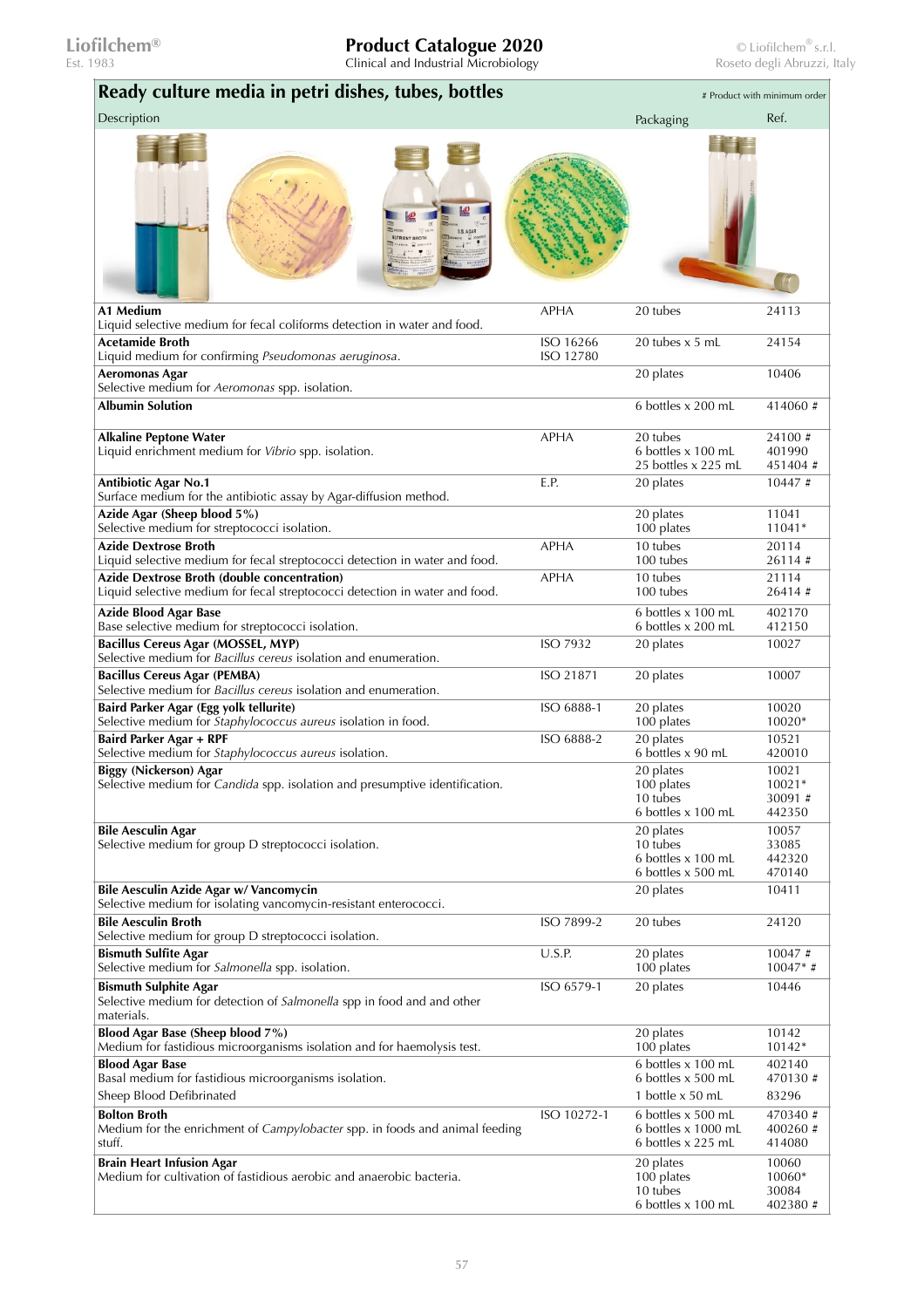| Ready culture media in petri dishes, tubes, bottles                                                                                                                                                                                     |                             |                                                                                                                                                                                               | # Product with minimum order                                                          |
|-----------------------------------------------------------------------------------------------------------------------------------------------------------------------------------------------------------------------------------------|-----------------------------|-----------------------------------------------------------------------------------------------------------------------------------------------------------------------------------------------|---------------------------------------------------------------------------------------|
| Description                                                                                                                                                                                                                             |                             | Packaging                                                                                                                                                                                     | Ref.                                                                                  |
| <b>Brain Heart Infusion Broth</b><br>Broth for cultivation of fastidious aerobic and anaerobic bacteria.                                                                                                                                |                             | 20 tubes<br>20 tubes x 9 mL<br>6 bottles x 200 mL<br>5 tubes x 5mL                                                                                                                            | 24104<br>24480<br>412010#<br>27502#                                                   |
| <b>Brilliant Green Agar</b><br>Selective medium for Salmonella spp. isolation other than S. typhi.                                                                                                                                      |                             | 20 plates<br>100 plates<br>6 bottles x 100 mL                                                                                                                                                 | 10022<br>10022*<br>402330                                                             |
| <b>Brilliant Green Bile Broth 2%</b><br>Selective medium for coliforms detection and confirmation.                                                                                                                                      | <b>ISO 4831</b><br>ISO 4832 | 10 tubes                                                                                                                                                                                      | 20102                                                                                 |
| Brucella Blood Agar w Hemin and Vitamin K1<br>Selective medium for Brucella spp. isolation.                                                                                                                                             |                             | 20 plates                                                                                                                                                                                     | 10245                                                                                 |
| <b>Brucella Broth</b><br>Medium for cultivating Brucella spp.                                                                                                                                                                           |                             | 20 tubes                                                                                                                                                                                      | 24418                                                                                 |
| <b>Buffered NaCl Peptone Solution pH 7.0</b><br>Medium for the microbial examination of non-sterile pharmaceutical products,<br>e.g. solution for sample preparation or dilution or washing solution.                                   |                             | 6 bottles x 100 mL                                                                                                                                                                            | 402410                                                                                |
| Buffered NaCl Peptone Solution pH 7.0 + N<br>Medium for the microbial examination of non-sterile pharmaceutical products,<br>e.g. solution for sample preparation or dilution or washing solution, with<br>neutralizers.                |                             | 6 bottles x 100 mL                                                                                                                                                                            | 402620#                                                                               |
| Buffered NaCl Peptone Solution pH 7.0 + N (flip-off cap)<br>Medium for the microbial examination of non-sterile pharmaceutical products,<br>e.g. solution for sample preparation or dilution or washing solution, with<br>neutralizers. |                             | 6 bottles x 1000 mL                                                                                                                                                                           | 400310                                                                                |
| Buffered NaCl Peptone Solution pH 7.0 +NT<br>Medium for the microbial examination of non-sterile pharmaceutical products,<br>e.g. solution for sample preparation or dilution or washing solution, with<br>neutralizers.                |                             | 6 bottles x 100 mL                                                                                                                                                                            | 402630#                                                                               |
| <b>Buffered Peptone Water</b><br>Medium for Salmonella pre-enrichment in food.                                                                                                                                                          | ISO 6579<br>ISO 6785        | 20 tubes x 10 mL<br>20 tubes x 9 mL<br>100 tubes $x$ 9 mL<br>6 bottles x 90 mL<br>6 bottles x 100 mL<br>25 bottles x 90 mL<br>6 bottles x 200 mL<br>6 bottles x 225 mL<br>25 bottles x 225 mL | 24099<br>24199<br>26199<br>414030<br>400040#<br>454030#<br>412090<br>414020<br>451402 |
| <b>Buffered Peptone Water (Double Concentration)</b><br>Medium for Salmonella pre-enrichment in food.                                                                                                                                   |                             | 20 tubes                                                                                                                                                                                      | 24463 #                                                                               |
| <b>Buffered Peptone Solution</b><br>Solution for samples dilution.                                                                                                                                                                      | E.P.<br>ISO 21149           | 6 bottles x 100 mL                                                                                                                                                                            | 402410                                                                                |
| <b>Burkholderia cepacia Selective Agar (BCSA)</b><br>Selective medium for the isolation of Burkholderia cepacia from clinical and non-<br>clinical specimens.                                                                           |                             | 20 plates                                                                                                                                                                                     | 11506#                                                                                |
| Campylobacter Agar (Sheep blood 5%)<br>Selective medium for Campylobacter spp. isolation.                                                                                                                                               |                             | 20 plates<br>100 plates                                                                                                                                                                       | 10050<br>10050*                                                                       |
| Campylobacter Agar (Sheep blood 10%)<br>Selective medium for Campylobacter spp. isolation.                                                                                                                                              |                             | 20 plates                                                                                                                                                                                     | 10148                                                                                 |
| <b>Campylobacter Agar Base</b><br>Selective basal medium for Campylobacter spp. isolation.                                                                                                                                              |                             | 6 bottles x 200 mL                                                                                                                                                                            | 413030#                                                                               |
| Sheep Blood Defibrinated<br><b>Campylobacter Broth</b>                                                                                                                                                                                  |                             | 1 bottle x 50 mL<br>20 tubes                                                                                                                                                                  | 83296<br>24404                                                                        |
| Selective medium for Campylobacter spp. enrichment.<br>Campylobacter CCDA Agar                                                                                                                                                          |                             | 20 plates                                                                                                                                                                                     | 10409                                                                                 |
| Selective medium for Campylobacter spp. isolation.                                                                                                                                                                                      |                             |                                                                                                                                                                                               |                                                                                       |
| Campylobacter Karmali Agar<br>Selective medium for Campylobacter spp. isolation from clinical samples.                                                                                                                                  |                             | 20 plates                                                                                                                                                                                     | 10145                                                                                 |
| Campylobacter Preston Agar<br>Selective medium for Campylobacter spp. detection from clinical specimens.                                                                                                                                |                             | 20 plates                                                                                                                                                                                     | 10146#                                                                                |
| <b>Casitone Agar</b><br>Medium for fastidious microorganisms growth.                                                                                                                                                                    |                             | 20 plates                                                                                                                                                                                     | 10079                                                                                 |
| <b>CASO Broth (Double Concentration)</b><br>General purpose medium for the cultivation of bacteria and fungi.                                                                                                                           | EP, USP, JP, BP             | 20 tubes                                                                                                                                                                                      | 24459#                                                                                |
| Cetrimide Agar<br>Selective medium for <i>Pseudomonas aeruginosa</i> isolation.                                                                                                                                                         | E.P.                        | 20 plates<br>100 plates<br>6 bottles x 100 mL<br>6 bottles x 200 mL                                                                                                                           | 10033<br>10033*<br>402270<br>412270                                                   |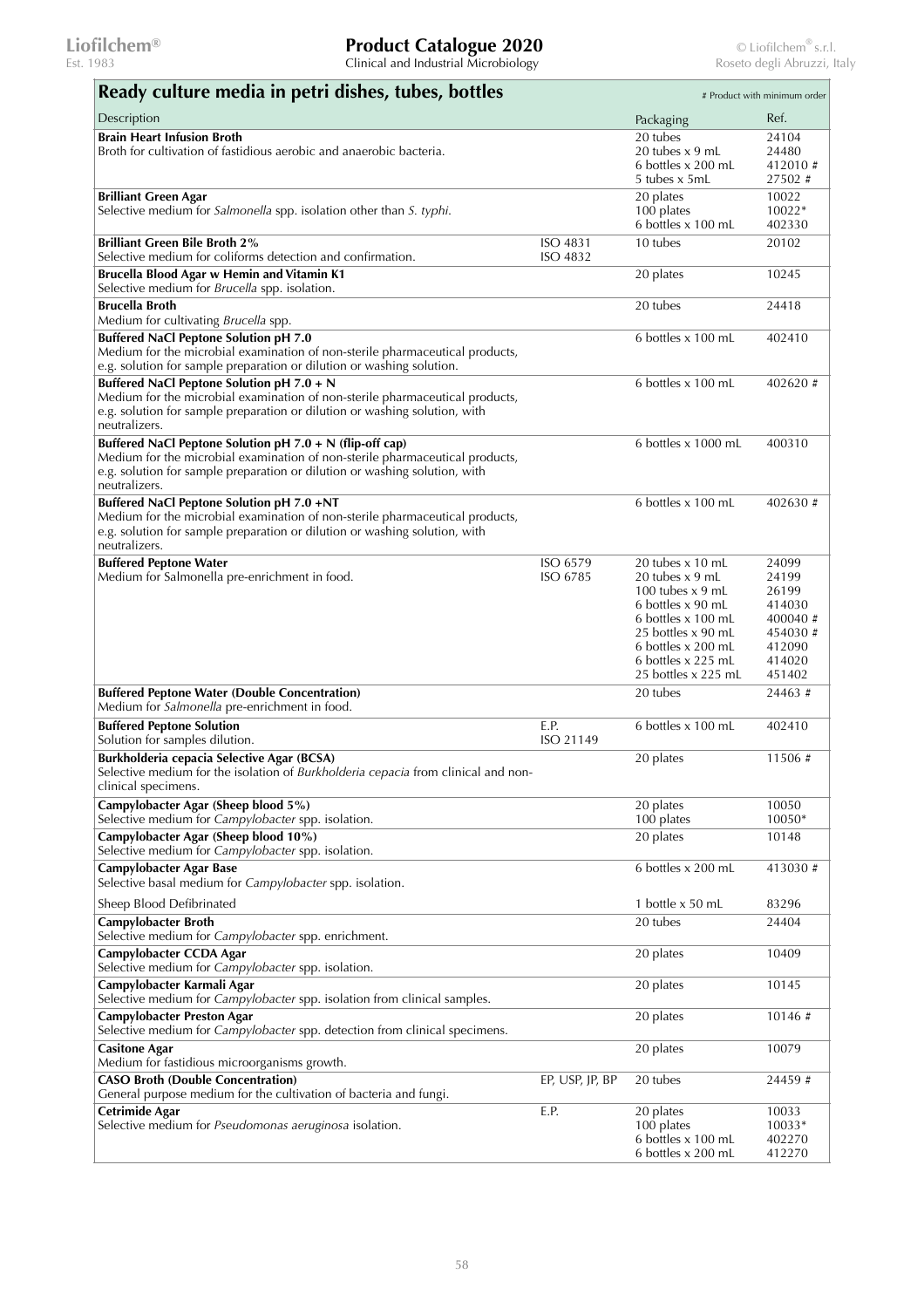| Ready culture media in petri dishes, tubes, bottles                                                                                                                                                                                                      |                      |                                                                                           | # Product with minimum order                  |
|----------------------------------------------------------------------------------------------------------------------------------------------------------------------------------------------------------------------------------------------------------|----------------------|-------------------------------------------------------------------------------------------|-----------------------------------------------|
| Description                                                                                                                                                                                                                                              |                      | Packaging                                                                                 | Ref.                                          |
| <b>Chocolate Agar</b><br>Medium for fastidious microorganisms isolation.                                                                                                                                                                                 |                      | 20 plates<br>100 plates<br>10 tubes<br>6 bottles x 100 mL                                 | 10023<br>10023*<br>30099<br>442220            |
| <b>Chocolate Bacitracin Agar</b><br>Selective medium for Haemophilus spp. isolation.                                                                                                                                                                     |                      | 6 bottles x 500 mL<br>20 plates<br>100 plates                                             | 470120 #<br>11023<br>11023*                   |
| Chocolate Agar w/ Bacitracin Vancomycin Clindamycin<br>Selective medium for isolating Haemophilus spp from respiratory specimens.                                                                                                                        |                      | 20 plates                                                                                 | 10445#                                        |
| Christensen Urea Agar<br>Medium for enterobacteria urease test.                                                                                                                                                                                          | ISO 6785<br>ISO 6579 | 10 tubes<br>5 bottles x 200 mL<br>20 plates                                               | 30081<br>412100<br>$10064 \#$                 |
| <b>Chromatic Coli Coliform</b>                                                                                                                                                                                                                           |                      | 25 bottles x 200 mL                                                                       | 453100                                        |
| Chromatic Coli Coliform is a chromogenic selective medium used for the detec-<br>tion and enumeration of $\beta$ -glucuronidase-positive E. coli and coliform bacteria in<br>food and water samples.                                                     |                      |                                                                                           |                                               |
| <b>Chromatic Coliform Agar ISO</b><br>Chromogenic medium for detection and enumeration of E. coli and coliform<br>bacteria in water, according to ISO 9308-1.                                                                                            |                      | 25 bottles x 200 mL                                                                       | 453110                                        |
| <b>CLED</b> Agar<br>Medium for total bacterial count in urine.                                                                                                                                                                                           |                      | 20 plates<br>100 plates<br>6 bottles x 100 mL<br>6 bottles x 200 mL<br>6 bottles x 500 mL | 10026<br>10026*<br>402180<br>412180<br>470110 |
| <b>CLED Andrade Agar</b><br>Medium for total bacterial count of urine.                                                                                                                                                                                   |                      | 20 plates<br>100 plates                                                                   | 10004<br>10004*                               |
| Sheep Blood Defibrinated<br>Clostridium Agar (Sheep Blood 5%)                                                                                                                                                                                            |                      | 1 bottle x 50 mL<br>20 plates                                                             | 83296<br>11060#                               |
| Selective medium for Clostridium difficile isolation.<br>Columbia Agar Base<br>Basal medium for fastidious microorganisms isolation.                                                                                                                     |                      | 6 bottles x 200 mL<br>6 bottles x 500 mL                                                  | 452210<br>470100#                             |
| Sheep Blood Defibrinated                                                                                                                                                                                                                                 |                      | 1 bottle x 50 mL                                                                          | 83296                                         |
| Columbia Agar (Horse blood 5%)<br>Medium for streptococci, staphylococci and pneumococci isolation.                                                                                                                                                      |                      | 20 plates<br>100 plates                                                                   | 10025<br>10025*                               |
| Columbia Agar (Sheep blood 5%)<br>Medium for fastidious microorganisms isolation.                                                                                                                                                                        |                      | 20 plates<br>100 plates                                                                   | 11025<br>11025*                               |
| Columbia Agar (Sheep blood 5%) + Vancomycin<br>Medium for identification and differentiation of heteroresistant vancomycin-<br>intermediate S.aureus (h-VISA) and vancomycin-intermediate S.aureus (VISA)<br>from vancomycin-susceptible S.aureus (VSSA) |                      | 20 plates                                                                                 | 11517#                                        |
| Columbia C.N.A. Agar (Sheep blood 5%)<br>Medium for streptococci, staphylococci and pneumococci isolation.                                                                                                                                               |                      | 20 plates<br>100 plates                                                                   | 11024<br>11024*                               |
| Columbia C.N.A. Agar Base<br>Selective basal medium for streptococci, staphylococci and pneumococci<br>isolation.                                                                                                                                        |                      | 6 bottles x 100 mL<br>6 bottles x 200 mL                                                  | 402210<br>412210                              |
| Sheep Blood Defibrinated                                                                                                                                                                                                                                 |                      | 1 bottle x 50 mL                                                                          | 83296                                         |
| Columbia C.N.A. MOD. Agar (Sheep blood 5%)<br>Selective medium for streptococci isolation.<br><b>Cooked Meat Medium</b>                                                                                                                                  |                      | 20 plates<br>100 plates<br>20 tubes                                                       | 11124<br>11124*                               |
| Medium for cultivating anaerobic bacteria.                                                                                                                                                                                                               |                      |                                                                                           | 24071#                                        |
| <b>Corn Meal Agar</b><br>Medium for cultivating yeasts.                                                                                                                                                                                                  |                      | 20 plates                                                                                 | 11507#                                        |
| <b>Cronobacter Selective Broth</b><br>Liquid medium for the selective enrichment of Cronobacter spp (formerly<br>Enterobacter sakazakii).                                                                                                                | ISO 22964            | 20 bottles x 10 mL                                                                        | 24483                                         |
| Crystal Violet Agar (Sheep blood 5%)<br>Selective medium for streptococci isolation.                                                                                                                                                                     |                      | 20 plates<br>100 plates                                                                   | $10042 \neq$<br>$10042$ #*                    |
| <b>Czapek Dox Agar</b><br>Selective medium for saprophytic fungi cultivation.                                                                                                                                                                            |                      | 20 plates                                                                                 | 10017#                                        |
| <b>Demi Fraser Broth</b><br>Medium for Listeria spp. enrichment.                                                                                                                                                                                         | ISO 11290-1          | 6 bottles x 225 mL<br>25 bottles x 225 mL<br>6 bottles x 90 mL<br>25 bottles x 90 mL      | 414000<br>451400<br>424010#<br>452401#        |
| Dermatophyte (D.T.M.) Agar<br>Selective medium for dermatophyte fungi isolation.                                                                                                                                                                         |                      | 20 plates<br>100 plates<br>10 tubes<br>6 bottles x 100 mL                                 | 11052<br>11052*<br>33086#<br>402200           |
| Desoxycholate Agar<br>Selective medium for enterobacteria isolation.                                                                                                                                                                                     | <b>APHA</b>          | 20 plates<br>6 bottles x 100 mL<br>6 bottles x 500 mL                                     | 11027<br>402340<br>470030#                    |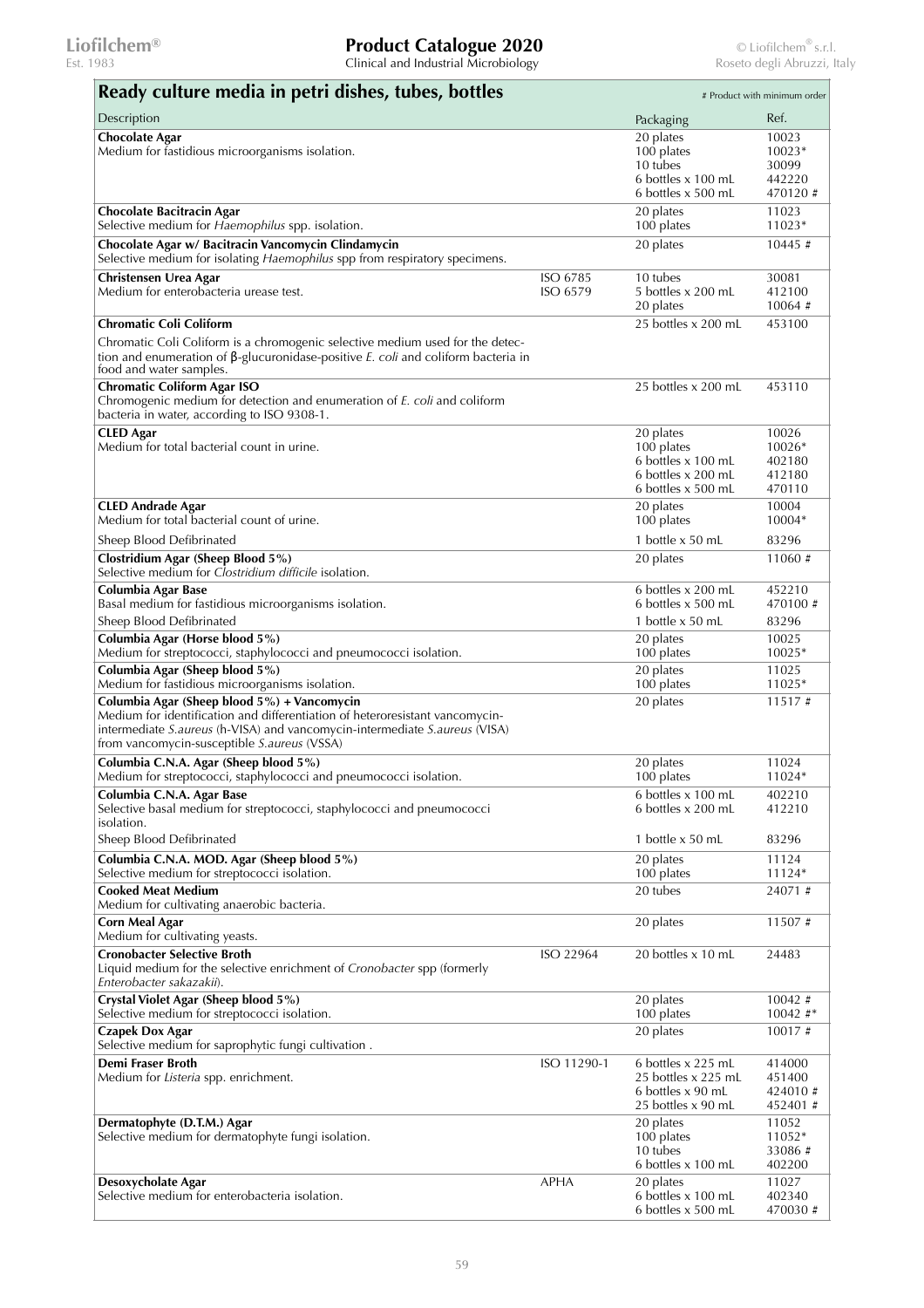| Ready culture media in petri dishes, tubes, bottles                                                                                                   |                 |                                                                                                                                                                                         | # Product with minimum order                                          |
|-------------------------------------------------------------------------------------------------------------------------------------------------------|-----------------|-----------------------------------------------------------------------------------------------------------------------------------------------------------------------------------------|-----------------------------------------------------------------------|
| Description                                                                                                                                           |                 | Packaging                                                                                                                                                                               | Ref.                                                                  |
| Dichloran Rose Bengal CAF Agar<br>Selective medium for detecting yeasts and moulds in foods.                                                          | ISO 21527       | 20 plates<br>100 plates<br>6 bottles x 200 mL<br>25 bottles x 200 mL                                                                                                                    | 10097<br>10097*<br>412410#<br>452410                                  |
| Dichloran Glycerol (DG18) Agar<br>Selective medium for the enumeration of yeasts and moulds.                                                          | ISO 21527       | 20 plates<br>6 bottles x 200<br>25 bottles x 200 mL                                                                                                                                     | 10098<br>412430<br>452430                                             |
| E.C. Broth<br>Selective Broth for fecal coliforms detection and for E. coli confirmation.                                                             | <b>ISO 7251</b> | 10 tubes                                                                                                                                                                                | 20122                                                                 |
| E.E. Broth (Mossel)<br>Broth for enterobacteria selective enrichment.                                                                                 | EP              | 20 tubes<br>6 bottles x 100 mL<br>25 bottles x 100 mL<br>(flip-off cap)                                                                                                                 | 24096#<br>402480<br>453080 #                                          |
| <b>EMB Levine Agar</b><br>Selective medium for gram-negative enteric bacteria isolation.                                                              | <b>USP</b>      | 20 plates<br>100 plates<br>6 bottles x 100 mL                                                                                                                                           | 10048<br>10048*<br>402350                                             |
| <b>Endo Agar</b><br>Medium for coliforms detection, enumeration and confirmation test.                                                                | <b>APHA</b>     | 6 bottles x 100 mL                                                                                                                                                                      | 403010                                                                |
| Enterobacter (Cronobacter) sakazakii Isolation Agar<br>Selective medium for Cronobacter sakazakii isolation.                                          | ISO 22964       | 20 plates                                                                                                                                                                               | 11623#                                                                |
| Enterococcus Agar (Bile Aesculin Azide Agar)<br>Selective medium for group D streptococci isolation.                                                  |                 | 20 plates<br>100 plates                                                                                                                                                                 | 11057<br>11057*                                                       |
| <b>Enterococcus Agar + Vancomycin</b><br>Selective medium for detecting and counting vancomycin-resistant enterococci.                                |                 | 20 plates                                                                                                                                                                               | 11501                                                                 |
| <b>Enterococcus Screen Agar 4 sectors</b><br>Four media in one plate for detecting high level Vancomycin and Aminoglycoside<br>resistant enterococci. |                 | 20 plates                                                                                                                                                                               | 14101#                                                                |
| Eugon LT 100 Agar<br>Medium for detection and enumeration of mesophilic bacteria in cosmetic<br>products.                                             | ISO 21149       | 20 plates                                                                                                                                                                               | $10133 \#$                                                            |
| Eugon LT 100 Broth<br>Broth for detecting and enumerating aerobic bacteria in cosmetic products.                                                      |                 | 20 tubes x 10 mL<br>20 tubes x 9 mL<br>100 tubes $x$ 9 mL<br>6 bottles x 45 mL<br>6 bottles x 90/125 mL<br>6 bottles x 225 mL<br>25 bottles x 90/125 mL 453400<br>6 bottles x 90/200 mL | 24094#<br>240949<br>260949<br>402400<br>403400 #<br>414100<br>413400# |
| Fluid A<br>Solution for diluting or rinsing when performing sterility testing.                                                                        | EP, USP         | 6 bottles x 100 mL<br>25 bottles x 100 mL<br>25 bottles x 100 mL<br>(flip-off cap)<br>6 bottles x 300 mL<br>(flip-off cap)<br>6 bottles x 1000 mL                                       | 495030#<br>459503 #<br>403010#<br>400110#<br>400210#                  |
| <b>Fluid D</b><br>Solution for diluting or rinsing when performing sterility testing.                                                                 | EP, USP         | 6 bottles x 100 mL<br>25 bottles x 100 mL<br>25 bottles x 100 mL<br>(flip-off cap)<br>6 bottles x 300 mL<br>(flip-off cap)                                                              | 495040#<br>459504 #<br>453070#<br>400170 #                            |
| <b>Fluid K</b><br>Solution for diluting or rinsing when performing sterility testing.                                                                 |                 | 6 bottles x 900 mL<br>(capacity 1000 mL)                                                                                                                                                | 495160#                                                               |
| Fluid Thioglycollate Medium (screw cap)<br>Broth for aerobic and anaerobic bacteria culture in sterility tests.                                       | <b>ISO 7937</b> | 20 tubes x 10 mL<br>100 tubes x 10 mL<br>20 tubes x 15 mL<br>6 bottles x 100 mL<br>25 bottles x 100 mL<br>6 bottles x 500 mL<br>6 bottles x 900 mL                                      | 24124<br>26124<br>24242<br>452060<br>453060<br>470300<br>463100#      |
| Fluid Thioglycollate Medium (crimp cap)<br>Broth for aerobic and anaerobic bacteria culture in sterility tests.                                       |                 | 6 bottles x 100 ml                                                                                                                                                                      | 495020#                                                               |
| Fluid Thioglycollate Medium (flip-off cap)<br>Broth for aerobic and anaerobic bacteria culture in sterility tests.                                    |                 | 6 bottles x 100 ml<br>25 bottles x 100 mL                                                                                                                                               | 400020#<br>453020#                                                    |
| Fluid Thioglycollate Medium (perforable cap)<br>Broth for aerobic and anaerobic bacteria culture in sterility tests.                                  |                 | 6 bottles x 100 ml                                                                                                                                                                      | 493000 #                                                              |
| Fluid Thioglycollate Medium + 1% Tween 80<br>Broth for aerobic and anaerobic bacteria culture in sterility tests.                                     |                 | 6 bottles x 100 mL<br>25 bottles x 100 mL<br>25 bottles x 100 mL<br>(flip-off cap)                                                                                                      | 402500 #<br>452500 #<br>453280#                                       |
| Gardnerella Agar (Sheep blood 5%)<br>Selective medium for Gardnerella vaginalis isolation.                                                            |                 | 20 plates<br>100 plates                                                                                                                                                                 | 11054<br>11054*                                                       |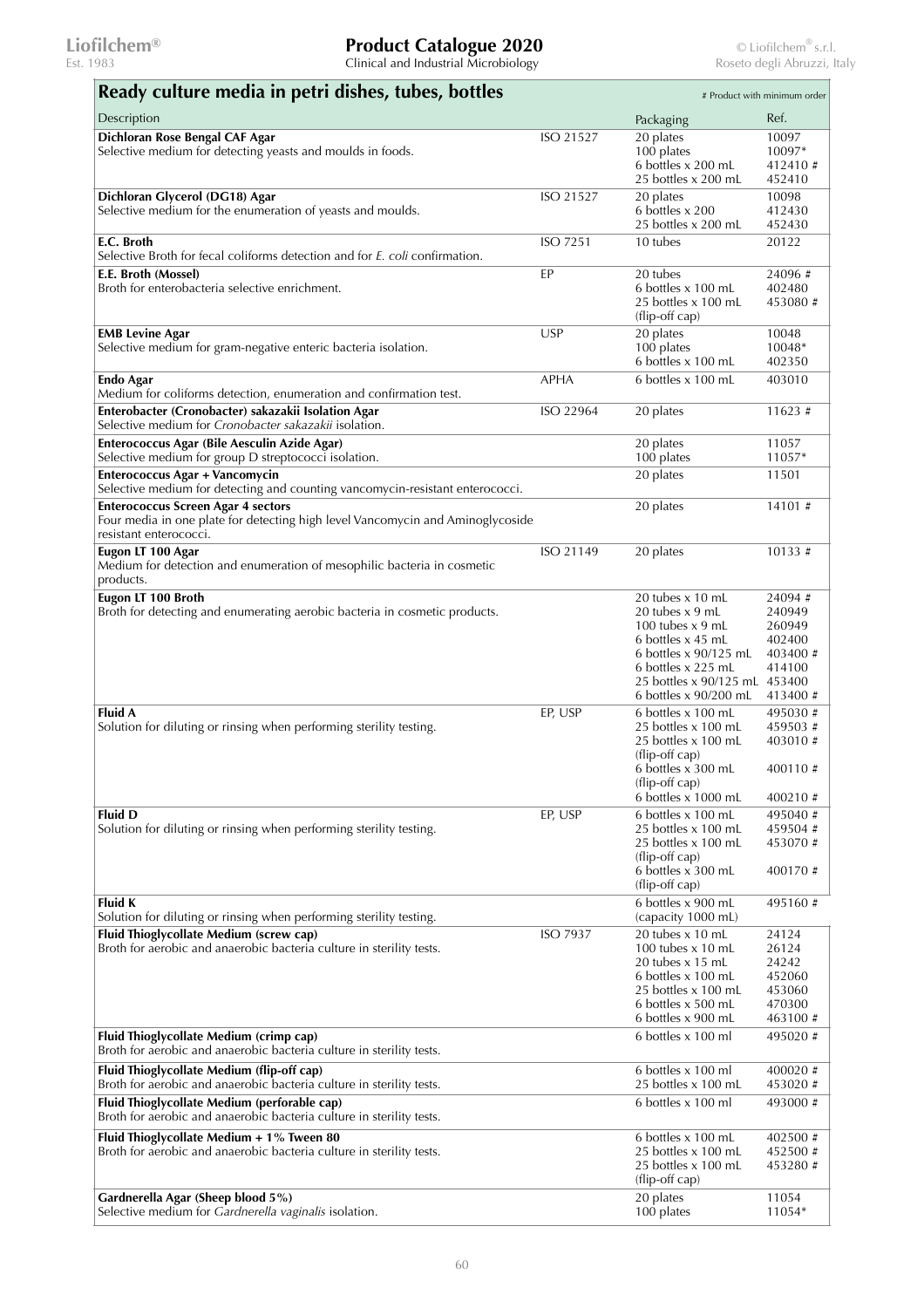| Ready culture media in petri dishes, tubes, bottles                                                                                    |                  |                                                                                  | # Product with minimum order          |
|----------------------------------------------------------------------------------------------------------------------------------------|------------------|----------------------------------------------------------------------------------|---------------------------------------|
| Description                                                                                                                            |                  | Packaging                                                                        | Ref.                                  |
| <b>Glucose Broth</b><br>Broth for bacteria growth.                                                                                     |                  | 10 tubes<br>100 tubes                                                            | 20105<br>26105                        |
| <b>Glucose OF Medium</b>                                                                                                               | ISO 21528        | 20 tubes x 10 mL                                                                 | 24482                                 |
| Semisolid medium for confirmation of Enterobacteriaceae.                                                                               |                  |                                                                                  |                                       |
| G.N. Hajna Broth<br>Broth for gram-negatives enrichment.                                                                               |                  | 20 tubes                                                                         | 24119                                 |
| <b>Haemophilus Test Agar</b><br>Medium for Haemophilus spp. sensitivity testing.                                                       |                  | 20 plates                                                                        | 10080                                 |
| <b>Haemophilus Test Broth</b><br>Broth for Haemophilus spp. sensitivity testing.                                                       |                  | 20 tubes                                                                         | 24091#                                |
| Helicobacter pylori Test<br>Selective broth for Helicobacter pylori isolation in bioptical samples.                                    |                  | 20 test                                                                          | 20090                                 |
| Helicobacter pylori Agar<br>Selective medium for Helicobacter pylori isolation.                                                        |                  | 20 plates                                                                        | 10082                                 |
| Helicobacter pylori Egg Yolk Emulsion Agar<br>Medium for the cultivation of Helicobacter pylori.                                       |                  | 20 plates                                                                        | 10605 #                               |
| <b>Hektoen Enteric Agar</b><br>Selective medium for pathogenic enterobacteria isolation.                                               | ISO 21567        | 20 plates<br>100 plates<br>6 bottles x 100 mL<br>6 bottles x 200 mL              | 10043<br>10043*<br>402230<br>412230   |
| Herellea Agar                                                                                                                          |                  | 20 plates                                                                        | 11143                                 |
| Selective medium for gram negative bacteria isolation.                                                                                 |                  | 100 plates                                                                       | $11143*$                              |
| <b>Iron Sulphite Agar</b><br>Medium for thermophilic anaerobes determination.                                                          |                  | 6 bottles x 100 mL                                                               | 403180                                |
| <b>Isosensitest Agar</b><br>Medium for susceptibility test.                                                                            |                  | 20 plates<br>100 plates                                                          | 10028<br>10028*                       |
| <b>IUTM Medium</b><br>Medium for mycobacteria detection and sensitivity test.                                                          |                  | 10 tubes                                                                         | 33118                                 |
| Kanamycin Aesculin Azide Agar<br>Selective medium for the isolation and enumeration of enterococci in food.                            |                  | 6 bottles x 200 mL                                                               | 412350                                |
| King's B Medium<br>Medium for the detection and enumeration of Pseudomonas spp. in water.                                              |                  | 20 plates                                                                        | 11072                                 |
| Kligler Iron Agar<br>Differential medium for enterobacteria identification.                                                            | ISO 10273        | 10 tubes                                                                         | 30087                                 |
| <b>Lactose Broth</b><br>Broth for coliforms detection.                                                                                 | ISO 9308-2       | 10 tubes<br>6 bottles x 100 mL                                                   | 20106<br>402090                       |
| Lactose Broth (double concentration)<br>Broth for coliforms detection.                                                                 | ISO 9308-2       | 10 tubes                                                                         | 21106                                 |
| Lauryl Sulfate Tryptose Broth (LST)<br>Selective medium for the detection of coliform bacteria in water and food.                      | <b>APHA</b>      | 10 tubes $x$ 10 mL<br>100 tubes $\times$ 10 mL<br>20 tubes $x$ 9 mL              | 21453#<br>26453#<br>24481             |
| Lauryl Sulfate Tryptose Broth (LST) double concentration<br>Selective medium for the detection of coliform bacteria in water and food. | <b>APHA</b>      | 10 tubes x 10 mL<br>100 tubes $\times$ 10 mL                                     | 21454 #<br>26454#                     |
| Lauryl Sulfate Tryptose Broth Modified (mLST)<br>Selective medium for the enrichment of Cronobacter sakazakii.                         | ISO 22964        | 20 tubes $\times$ 10 mL                                                          | 24452                                 |
| Lauryl Sulfate Tryptose Broth (LST) with MUG<br>Selective medium for the fluorogenic detection of E. coli in water and food.           |                  | 10 tubes x 3 mL<br>100 tubes $x$ 3 mL<br>20 tubes $x$ 9 mL<br>100 tubes $x$ 9 mL | 21455#<br>26455#<br>24457#<br>26457 # |
| L.B. Medium<br>Medium for recombinant Escherichia coli cultivation.                                                                    |                  | 6 bottles x 200 mL                                                               | 412390                                |
| Legionella BCYE Agar<br>Non-selective medium for Legionella spp. isolation.                                                            | <b>ISO 11731</b> | 20 plates<br>100 plates                                                          | 10051<br>10051*                       |
| Legionella BCYE + AB Agar<br>Selective medium for Legionella spp. isolation.                                                           | ISO 11731        | 20 plates                                                                        | 10448                                 |
| Legionella BCYE Agar w/o cysteine<br>Non-selective medium for Legionella spp. isolation.                                               | ISO 11731        | 20 plates                                                                        | 10412                                 |
| Legionella BCYE Agar w/ Vancomycin + Colistin<br>Selective medium for Legionella spp. isolation.                                       |                  | 20 plates $#$                                                                    | 10424                                 |
| Legionella GVPC Agar<br>Selective medium for Legionella spp. isolation.                                                                | ISO 11731        | 20 plates<br>100 plates                                                          | 10128<br>10128*                       |
| Legionella MWY Agar<br>Selective medium for Legionella spp. isolation.                                                                 | ISO 11731        | 20 plates                                                                        | 10127                                 |
| Letheen Broth<br>Broth for the determination of the phenol coefficient of quaternary ammonium<br>compounds.                            | <b>AOAC</b>      | 20 tubes<br>6 bottles x 225 mL                                                   | 24170<br>414120                       |
| Listeria Aesculin Agar<br>Selective medium for Listeria spp. isolation.                                                                | ISO 11290-1      | 20 plates                                                                        | 11230                                 |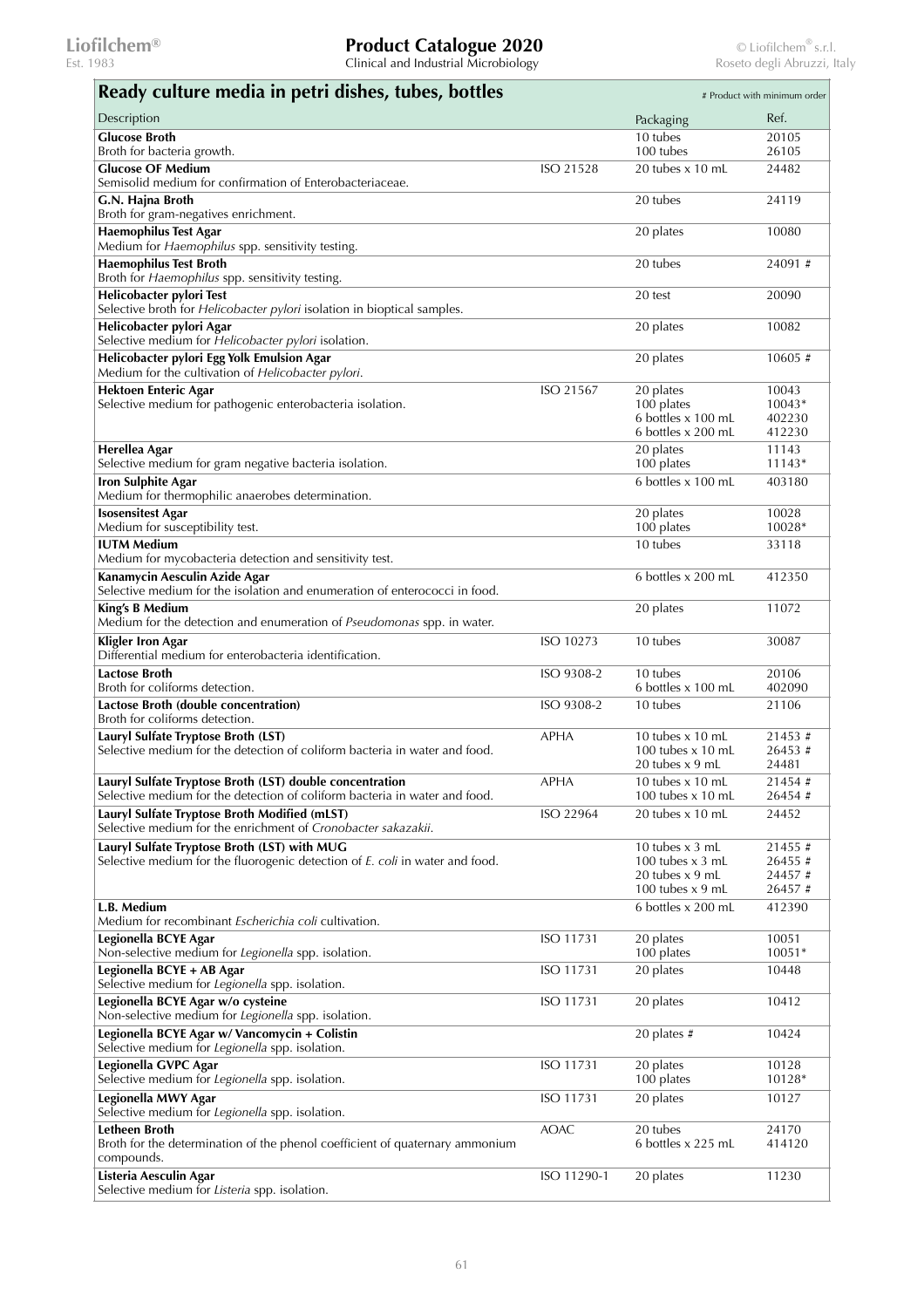| Ready culture media in petri dishes, tubes, bottles                                                                                                                                 |             |                                                                                                | # Product with minimum order                    |
|-------------------------------------------------------------------------------------------------------------------------------------------------------------------------------------|-------------|------------------------------------------------------------------------------------------------|-------------------------------------------------|
| Description                                                                                                                                                                         |             | Packaging                                                                                      | Ref.                                            |
| Listeria Enrichment Broth<br>Broth for Listeria spp. enrichment.                                                                                                                    |             | 6 bottles x 225 mL                                                                             | 414090                                          |
| Listeria Fraser Broth<br>Broth for Listeria spp. enrichment.                                                                                                                        | ISO 11290-1 | 20 tubes<br>100 tubes<br>10 tubes $x$ 9 mL<br>6 bottles x 225 mL                               | 24131<br>26131<br>20131/9<br>413980             |
| Listeria Palcam Agar<br>Selective medium for Listeria spp. isolation.                                                                                                               | ISO 11290-1 | 20 plates                                                                                      | 10041                                           |
| Listeria Selective Broth<br>Enrichment broth for Listeria spp. isolation.                                                                                                           |             | 6 bottles x 200 mL                                                                             | 412070                                          |
| Listeria UVM 1 Broth<br>Enrichment broth for Listeria spp. isolation.                                                                                                               | USDA-FSIS   | 6 bottles x 225 mL                                                                             | 461030#                                         |
| Listeria UVM 2 Broth<br>Enrichment broth for Listeria spp. isolation.                                                                                                               | USDA-FSIS   | 6 bottles x 225 mL                                                                             | 461020                                          |
| <b>Liver Broth</b><br>Liquid medium for cultivating a wide variety of fastidious organisms, from clinical<br>and non-clinical specimens.                                            |             | 20 tubes                                                                                       | 20070#                                          |
| <b>Loeffler Medium</b><br>Medium for Corynebacterium diphteriae cultivation.                                                                                                        |             | 10 tubes                                                                                       | 30116                                           |
| Lowenstein Jensen Medium<br>Medium for mycobacteria isolation.                                                                                                                      |             | 10 tubes<br>10 tubes<br>20 tubes                                                               | 30118<br>35000<br>31118                         |
| Lowenstein Jensen Medium W/O Glycerol<br>Medium for mycobacteria isolation.                                                                                                         |             | 10 tubes                                                                                       | 30119                                           |
| <b>LPT Diluent Broth</b><br>Liquid medium used for the sample preparation in the microbiological analysis of<br>cosmetic products.                                                  |             | 6 bottles x 90 mL                                                                              | 403600                                          |
| Lysine Decarboxylase Broth<br>Medium for lysine decarboxylation test.                                                                                                               | <b>APHA</b> | 10 tubes                                                                                       | 24139                                           |
| <b>Lysine Iron Agar</b><br>Differential medium for enterobacteria identification.                                                                                                   |             | 10 tubes<br>6 bottles x 200 mL                                                                 | 30098<br>412040#                                |
| M17 Agar<br>Medium for lactic streptococci enumeration.                                                                                                                             |             | 6 bottles x100 mL<br>6 bottles x200 mL                                                         | 402110#<br>412340                               |
| <b>MRS Agar</b><br>Medium for lactobacilli isolation.                                                                                                                               | ISO 15214   | 20 plates<br>100 plates<br>6 bottles x 100 mL<br>25 bottles x 200 mL                           | 10090<br>10090*<br>402120<br>452320             |
| MRS Agar pH 5<br>Medium for the cultivation and enumeration of lactic acid bacteria from food.                                                                                      |             | 6 bottles x 100 mL                                                                             | 402160                                          |
| <b>MSRV Agar (Modified Semisolid Rappaport Vassiliadis)</b><br>Selective medium for Salmonella spp. isolation.                                                                      | ISO 6579-1  | 20 plates<br>100 plates<br>6 bottles x 200 mL<br>6 bottles x 500 mL<br>100 tubes $x$ 20 mL     | 10049<br>10049*<br>412310#<br>470380 #<br>26478 |
| <b>MacConkey Agar</b><br>Selective medium for Gram-negative bacteria isolation.                                                                                                     | E.P.        | 20 plates<br>100 plates<br>6 bottles x 100 mL<br>6 bottles x 200 mL<br>6 bottles x 500 mL      | 10029<br>10029*<br>402240<br>412240<br>470090   |
| <b>MacConkey Agar no.2</b><br>Selective medium for the detection of enterococci, in the presence of coliforms<br>and non-lactose fermenters from water, sewage, food products, etc. |             | 20 plates<br>100 plates                                                                        | 10438#<br>$10438*$ #                            |
| MacConkey Agar w/ Sorbitol and MUG<br>Medium for use in qualitative procedures for selective and differential isolation of<br>sorbitol-negative Escherichia coli.                   |             | 20 plates                                                                                      | 10450                                           |
| <b>MacConkey Broth</b><br>Selective Broth for coliforms isolation.                                                                                                                  |             | 10 tubes<br>6 bottles x 100 mL<br>25 bottles x 100 mL<br>25 bottles x 100 mL<br>(flip-off cap) | 20126<br>402490<br>452490<br>453090#            |
| MacConkey MUG Agar<br>Selective medium for Escherichia coli isolation.                                                                                                              | E.P.        | 20 plates                                                                                      | 10129 #                                         |
| <b>MacConkey Sorbitol Agar</b><br>Selective medium for <i>Escherichia coli</i> O157 isolation.                                                                                      |             | 20 plates<br>6 bottles x 100 mL                                                                | 10005<br>402450 #                               |
| MacConkey S-CT Agar E.Coli O157<br>Selective and differential medium for the detection of Escherichia coli serotype<br>O157:H7.                                                     |             | 20 plates                                                                                      | 11514                                           |
| <b>Malonate Broth</b><br>Broth for enterobacteria differentiation.                                                                                                                  |             | 20 tubes                                                                                       | 24137 #                                         |
| <b>Malt Agar</b><br>Medium for yeasts and moulds isolation.                                                                                                                         |             | 20 plates                                                                                      | 10418#                                          |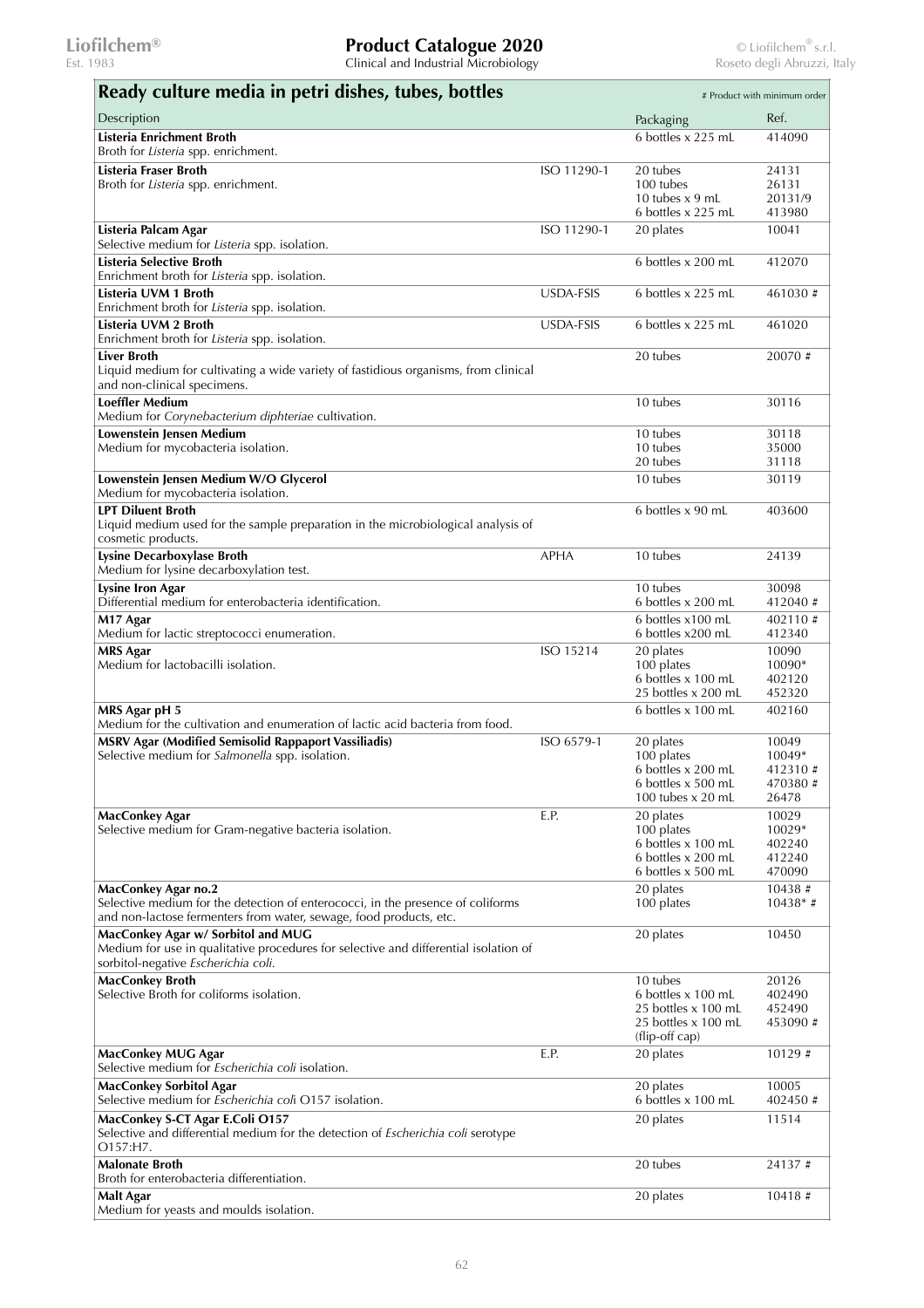| Ready culture media in petri dishes, tubes, bottles                                                                                           |             |                                           | # Product with minimum order |
|-----------------------------------------------------------------------------------------------------------------------------------------------|-------------|-------------------------------------------|------------------------------|
| Description                                                                                                                                   |             | Packaging                                 | Ref.                         |
| <b>Malt Extract Agar</b>                                                                                                                      |             | 6 bottles x 100 mL                        | 402470                       |
| Medium for yeasts and moulds isolation.                                                                                                       | EP, USP, IP | 100 tubes $x$ 20 mL<br>20 plates          | 26476<br>10030               |
| <b>Mannitol Salt Agar</b><br>Selective medium for pathogenic staphylococci isolation (harmonized European                                     |             | 100 plates                                | $10030*$                     |
| Pharmacopoeia).                                                                                                                               |             | 6 bottles x 100 mL                        | 402290                       |
|                                                                                                                                               |             | 6 bottles x 200 mL<br>6 bottles x 500 mL  | 412290<br>470080             |
| Mannitol Salt Agar w/ Oxacillin                                                                                                               |             | 20 plates                                 | $10451 \#$                   |
| Screening medium for detection and differentiation of methicillin resistant                                                                   |             |                                           |                              |
| Staphylococcus spp.                                                                                                                           |             |                                           |                              |
| <b>Marine Salt Agar</b><br>Medium for cultivating heterotrophic marine bacteria.                                                              |             | 20 plates                                 | 10426                        |
| Marine Salt Cycloheximide Agar                                                                                                                |             | 20 plates                                 | 10427#                       |
| Medium for cultivating heterotrophic marine bacteria with inhibition of<br>bacterivores.                                                      |             |                                           |                              |
| <b>Maximum Recovery Diluent</b>                                                                                                               | ISO 6887-1  | 6 bottles x 100 mL                        | 402590                       |
| Isotonic diluent for microorganisms optimal recovery.                                                                                         |             | 6 bottles x 200 mL<br>20 tubes x 9 mL     | 412400<br>20071              |
|                                                                                                                                               |             | 100 tubes $x$ 9 mL                        | 26071                        |
| Maximum Recovery Diluent with Cystein                                                                                                         |             | 100 tubes                                 | 26458                        |
| Isotonic diluent for microorganisms optimal recovery.                                                                                         |             |                                           |                              |
| Maximum Recovery Diluent + Tween + Lecithin modified (Perforable)<br>Isotonic diluent for microorganisms optimal recovery.                    |             | 6 bottles x 1000 mL                       | 495140                       |
| m-Endo Agar LES                                                                                                                               | <b>APHA</b> | 20 plates                                 | 11053                        |
| Medium for coliforms isolation and enumeration in water by membrane filtration.                                                               |             | 100 plates                                | 11053*                       |
| m-Faecal Coliform Agar<br>Selective medium for fecal coliforms isolation and enumeration in water by                                          | APHA        | 20 plates<br>100 plates                   | 11210<br>11210*              |
| membrane filtration.                                                                                                                          |             | 6 bottles x 100 mL                        | 403020                       |
| Middlebrook 7 H 10 Agar                                                                                                                       |             | 10 tubes                                  | 30368#                       |
| Medium for mycobacteria culture.                                                                                                              |             |                                           |                              |
| Middlebrook 7H11 Agar<br>Medium for antimicrobial susceptibility testing of mycobacteria.                                                     |             | 20 plates                                 | 10416                        |
| Milk Agar<br>Medium for microorganisms enumeration in milk.                                                                                   |             | 6 bottles x 150 mL                        | 401950                       |
| <b>Milk Plate Count Agar</b>                                                                                                                  |             | 20 plates                                 | $10433 \#$                   |
| Medium for the isolation and enumeration of microorganisms in milk and dairy                                                                  |             | 100 plates                                | $10433*$ #                   |
| products.                                                                                                                                     |             | 25 bottles x 200 mL<br>6 bottles x 500 mL | 452660<br>463120#            |
| <b>Mineral Modified Glutammate Medium</b>                                                                                                     |             | 20 tubes                                  | 24466#                       |
| Liquid medium for the selective enrichment of $\beta$ -glucuronidase positive<br>Escherichia coli from food, water and environmental samples. |             | 100 tubes                                 | 26466#                       |
| <b>Mineral Modified Glutammate Medium (Double Concentration)</b>                                                                              |             | 20 tubes                                  | 24467#                       |
| Liquid medium for the selective enrichment of $\beta$ -glucuronidase positive                                                                 |             | 100 tubes                                 | 26467#                       |
| Escherichia coli from food, water and environmental samples.                                                                                  |             |                                           |                              |
| Mossel and Martin w/ Mannitol                                                                                                                 |             | 20 tubes                                  | 24413                        |
| Medium for detecting oxidation and fermentation reactions.                                                                                    |             |                                           |                              |
| <b>Motility Test Medium</b><br>Medium for bacterial motility determination.                                                                   |             | 20 tubes<br>100 tubes                     | 24342<br>26342               |
| <b>MR-VP Medium</b>                                                                                                                           | ISO 6785    | 20 tubes                                  | 24149                        |
| Medium for carrying out Methyl Red (MR) and Voges-Proskauer (VP) tests.                                                                       | ISO 6579    |                                           |                              |
| mTSB with Novobiocin<br>Medium for the selective enrichment of enterohemorragic E. coli in food.                                              | ISO 16654   | 6 bottles x 225 mL                        | 432090#                      |
| <b>Mueller Hinton Agar II</b>                                                                                                                 | <b>CLSI</b> | 20 plates                                 | 10031                        |
| Medium for susceptibility test (Kirby Bauer method), low concentration of                                                                     |             | 100 plates                                | 10031*                       |
| thymine-thymidine with $Ca++$ and $Mg++$ .                                                                                                    |             | 10 plates 140 mm<br>5 plates 120x120 mm   | 10231#<br>12031#             |
|                                                                                                                                               |             | 10 tubes                                  | 30090 #                      |
|                                                                                                                                               |             | 10 tubes $\times$ 22 mL                   | 34075 #                      |
|                                                                                                                                               |             | 6 bottles x 100 mL                        | 402250                       |
|                                                                                                                                               |             | 6 bottles x 200 mL<br>6 bottles x 500 mL  | 412250<br>470070             |
| Mueller Hinton Agar II + 2% NaCl                                                                                                              | <b>CLSI</b> | 20 plates                                 | 11206#                       |
| Medium for antimicrobial susceptibility testing of staphylococci with Oxacillin.<br><b>Mueller Hinton Broth II</b>                            |             |                                           |                              |
| Broth for susceptibility test (Kirby Bauer method), low concentration of thymine-<br>thymidine with $Ca++$ and $Mg++$ .                       | <b>CLSI</b> | 20 tubes<br>6 bottles x 100 mL            | 24107<br>402020              |
| Mueller Hinton Agar II (Sheep blood 5%)                                                                                                       | <b>CLSI</b> | 20 plates                                 | 10131                        |
| Medium for susceptibility testing to antibiotics of fastidious microorganisms.                                                                |             | 100 plates                                | $10131*$                     |
|                                                                                                                                               |             | 10 plates 140 mm                          | 11231                        |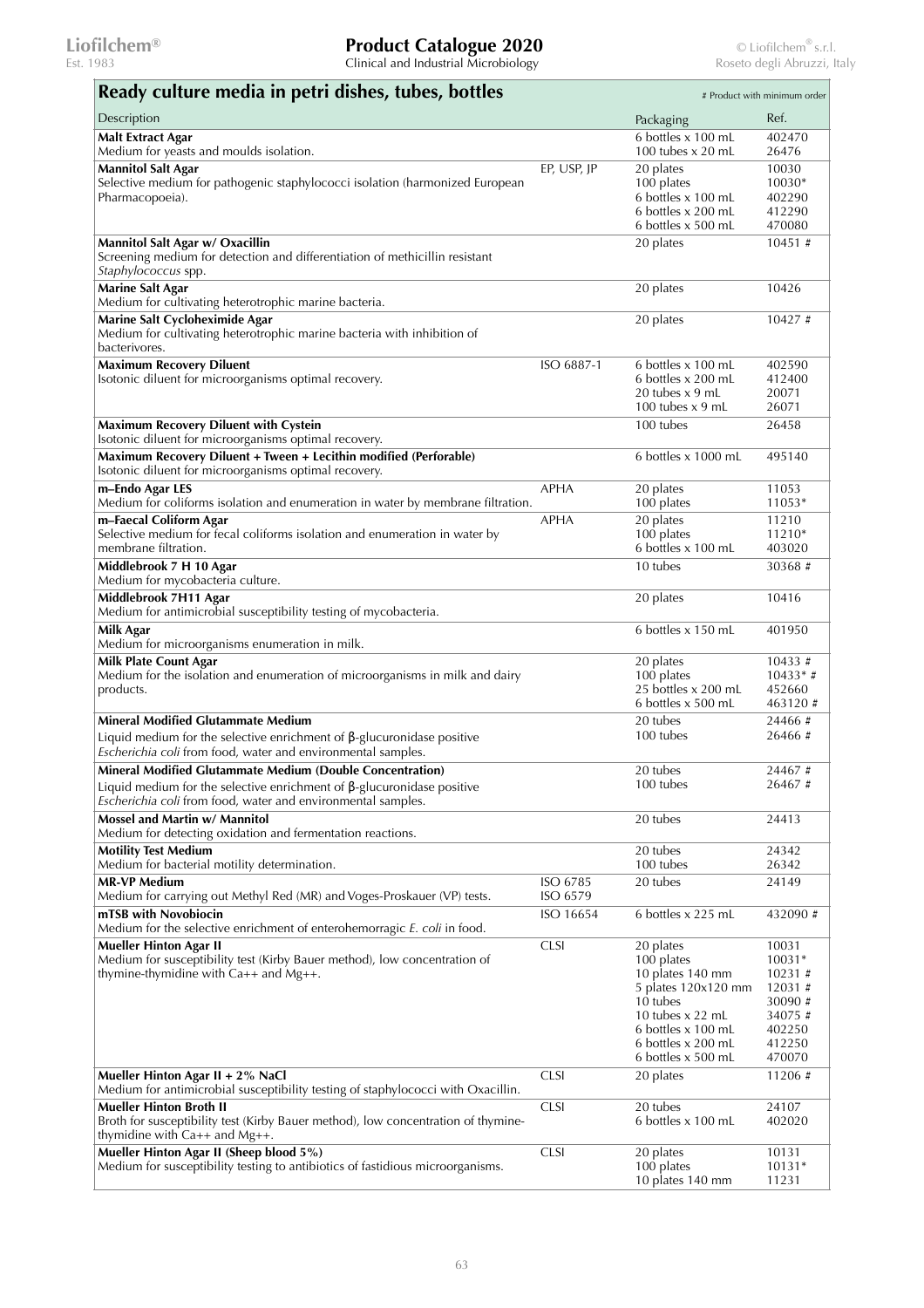| Ready culture media in petri dishes, tubes, bottles                                                                                                                                                      |                            |                                                                                                       | # Product with minimum order                            |
|----------------------------------------------------------------------------------------------------------------------------------------------------------------------------------------------------------|----------------------------|-------------------------------------------------------------------------------------------------------|---------------------------------------------------------|
| Description                                                                                                                                                                                              |                            | Packaging                                                                                             | Ref.                                                    |
| Mueller Hinton II Fastidious Agar (Horse blood $5% + 20$ mg/L β-NAD)<br>Medium for antimicrobial susceptibility testing of Streptococcus spp.,<br>Haemophilus spp., and some other fastidious organisms. | <b>EUCAST</b>              | 20 plates<br>10 plates 140 mm                                                                         | 10132<br>11132#                                         |
| Mueller Hinton Agar II + Cloxacillin<br>Medium for the screening of ESBL producing Enterobacteriaceae.                                                                                                   |                            | 20 plates                                                                                             | 11518#                                                  |
| Muller Kauffmann Broth<br>Broth for Salmonella spp. selective enrichment.                                                                                                                                |                            | 20 tubes<br>6 bottles x 100 mL                                                                        | 24108<br>402030                                         |
| Muller Kauffmann Tetrathionate Novobiocin Broth (MKTTn)<br>Selective enrichment broth for the isolation of Salmonella spp. from food samples.                                                            | ISO 6579                   | 6 bottles x 100 mL<br>20 tubes x 10 mL<br>100 tubes $x$ 10 mL                                         | 403110<br>20072<br>26072                                |
| Mycoplasma Agar<br>Selective medium for isolating urogenital mycoplasma.                                                                                                                                 |                            | 20 plates                                                                                             | 11205                                                   |
| Mycoplasma Transport Broth<br>Liquid medium for transporting and storing clinical specimen for mycoplasma<br>and other pathogenic microorganisms detection.                                              |                            | 20 vials                                                                                              | 20158                                                   |
| <b>Mycosel Agar</b><br>Selective medium for pathogenic fungi isolation.                                                                                                                                  |                            | 20 plates<br>100 plates                                                                               | 11070<br>11070*                                         |
| <b>Mycosel Broth</b><br>Selective Broth for pathogenic fungi isolation.                                                                                                                                  |                            | 20 tubes                                                                                              | 24070                                                   |
| <b>Neutralizing w Saponin</b><br>Medium for sterility control with inactivation of disinfectants.                                                                                                        |                            | 6 bottles x 200 mL                                                                                    | 413050#                                                 |
| Neutralizing w/o Histidine<br>Neutralizing solution for inactivation of disinfectants.                                                                                                                   |                            | 6 bottles x 250 mL                                                                                    | 463210#                                                 |
| <b>Nutrient Agar</b><br>Medium for microorganism growth and enumeration.                                                                                                                                 | ISO 6579<br>ISO 10273      | 20 plates<br>10 tubes<br>6 bottles x 200 mL<br>20 tubes x 9 mL                                        | 11513<br>30101#<br>413080<br>30103                      |
| <b>Nutrient Agar</b><br>Medium for microorganism growth and enumeration.                                                                                                                                 | ISO 16266                  | 20 plates<br>100 plates<br>10 tubes<br>6 bottles x 100 mL<br>6 bottles x 200 mL<br>6 bottles x 500 mL | 10044<br>10044*<br>30083<br>402190<br>412190<br>470060# |
| <b>Nutrient Agar</b><br>Medium for microorganism growth and enumeration.                                                                                                                                 | ISO 21528                  | 20 plates                                                                                             | 11512                                                   |
| <b>Nutrient Broth</b><br>Broth for microorganisms culture.                                                                                                                                               | <b>APHA</b>                | 20 tubes<br>50 tubes $x$ 5 mL<br>6 bottles x 100 mL                                                   | 24103<br>27503#<br>402000                               |
| <b>Nutrient Gelatin</b><br>Medium for gelatin liquefaction test.                                                                                                                                         |                            | 20 tubes                                                                                              | 24153#                                                  |
| O.F. Medium with Glucose<br>Semi-solid medium for determining the oxidative and/or fermentative metabolism<br>of Gram-negative bacilli.                                                                  |                            | 20 tubes                                                                                              | 24345                                                   |
| <b>OGYE Agar (Oxytetracycline)</b><br>Selective medium for yeasts and moulds isolation.                                                                                                                  | ISO 21527-1<br>ISO 21527-2 | 20 plates<br>100 plates<br>6 bottles x 100 mL                                                         | 11055<br>11055*<br>403170                               |
| <b>ONPG Agar</b><br>Medium for lactose fermenting bacteria differentiation.                                                                                                                              |                            | 10 tubes                                                                                              | 33066#                                                  |
| Orange Serum Agar<br>Medium for isolation and count of bacteria and yeasts in citrus fruits and<br>derivates.                                                                                            | <b>APHA</b>                | 20 plates<br>25 bottles x 200 mL                                                                      | 10089 #<br>452690                                       |
| <b>PAR Test Agar</b><br>Medium containing spores of Geobacillus stearothermophilus var. calidolactis<br>C953 for residual antibiotic detection in biological liquids, milk and food.                     |                            | 20 plates<br>100 plates                                                                               | 11200<br>11200*                                         |
| <b>Blank Discs</b><br>Paper discs.                                                                                                                                                                       |                            | 250 discs                                                                                             | 9999                                                    |
| <b>Peptone Neutralizing Solution</b><br>Medium for bacterial cultivation.                                                                                                                                |                            | 6 bottles x 45 mL                                                                                     | 401870                                                  |
| <b>Peptone Water</b><br>Medium for indole production test.                                                                                                                                               | <b>ISO 7251</b>            | 20 tubes<br>6 bottles x 100 mL                                                                        | 24098<br>402130                                         |
| <b>Phenol Red Broth</b><br>Base broth for carbohydrate fermentation.                                                                                                                                     |                            | 10 tubes                                                                                              | 21146#                                                  |
| <b>Phenylalanine Agar</b><br>Medium for enterobacteria differentiation.                                                                                                                                  |                            | 10 tubes<br>6 bottles x 200 mL                                                                        | 30085<br>412170                                         |
| Ferric Chloride 10%<br>Reagent for phenylalanine deamination test.                                                                                                                                       |                            | 2 bottles x 25 mL<br>$20x2.5$ mL                                                                      | 80272<br>87004                                          |
| <b>Physiological Solution</b><br>Physiological solution for microbiological use.                                                                                                                         |                            | $20x7$ mL<br>6 bottles x 240 mL<br>6 bottles x 500 mL<br>$6$ bottles x 1000 mL                        | 20095<br>471120<br>473000<br>463200 #                   |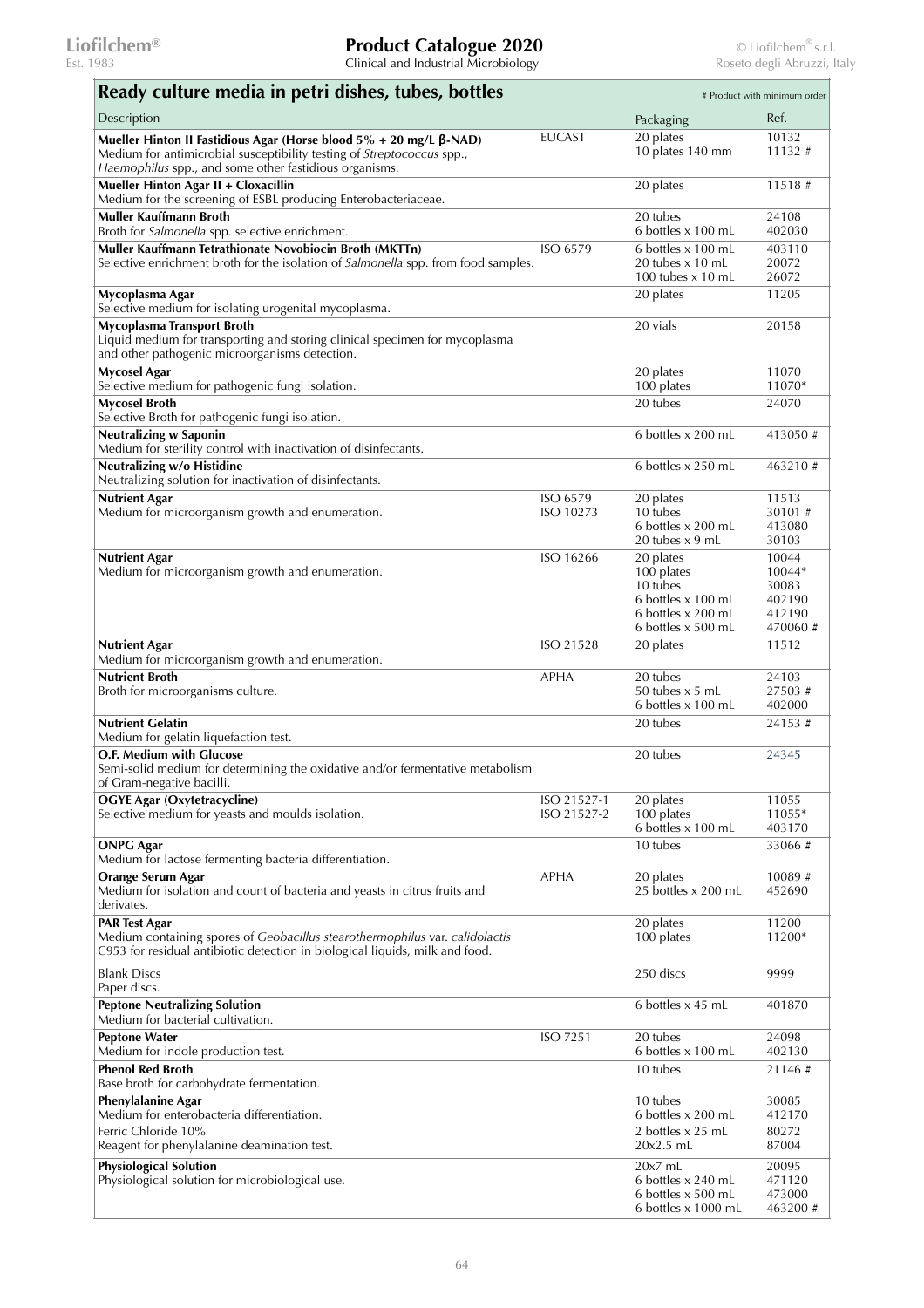| Ready culture media in petri dishes, tubes, bottles                                                                                           |                      |                                                                                                                                                                                                 | # Product with minimum order                                                                   |
|-----------------------------------------------------------------------------------------------------------------------------------------------|----------------------|-------------------------------------------------------------------------------------------------------------------------------------------------------------------------------------------------|------------------------------------------------------------------------------------------------|
| Description                                                                                                                                   |                      | Packaging                                                                                                                                                                                       | Ref.                                                                                           |
| <b>Plate Count Agar</b><br>Medium for bacterial count in water and foodstuffs.                                                                | ISO 4833             | 20 plates<br>100 plates<br>10 tubes<br>10 tubes $x$ 22 mL<br>6 bottles x 100 mL<br>25 bottles x 100 mL<br>25 bottles x 200 mL<br>6 bottles x 150 mL<br>6 bottles x 200 mL<br>6 bottles x 500 mL | 10032<br>10032*<br>33070#<br>34073<br>402260<br>452260<br>462260<br>401940<br>412260<br>470180 |
| <b>Potato Dextrose Agar</b><br>Medium for yeasts and moulds enumeration.                                                                      | E.P.                 | 20 plates<br>100 plates                                                                                                                                                                         | 11199#<br>11199*                                                                               |
| Preston Broth ISO 10272<br>Selective liquid medium for detection of Campylobacter spp.                                                        | ISO 10272            | 10 tubes                                                                                                                                                                                        | 24484                                                                                          |
| Pseudomonas CN Agar<br>Selective medium for Pseudomonas spp. isolation.                                                                       | EN 12780             | 20 plates                                                                                                                                                                                       | 11034                                                                                          |
| Pseudomonas Selective Agar (CFC) (Cetrimide, Fucidin, Cephaloridine)<br>Selective medium for Pseudomonas spp. isolation.                      |                      | 20 plates                                                                                                                                                                                       | 10061                                                                                          |
| <b>Purple Glucose Agar</b><br>Medium for enterobacteriaceae identification.                                                                   | ISO 21528            | 20 tubes                                                                                                                                                                                        | 24151                                                                                          |
| <b>Purple Lactose Broth</b><br>Broth for coliforms isolation.                                                                                 |                      | 10 tubes                                                                                                                                                                                        | 20140#                                                                                         |
| R <sub>2</sub> Agar<br>Medium for heterotrophic microorganisms count in drinking water.                                                       | E.P.                 | 20 plates<br>25 bottles x 200 mL<br>6 bottles x 500 mL<br>6 bottles x 500 mL<br>screw cap                                                                                                       | 10019<br>452700<br>472580<br>463110#                                                           |
| Rappaport Broth w/o Soy<br>Selective enrichment liquid medium for detection of motile Salmonella spp. from<br>food and environmental samples. |                      | 20 tubes $x$ 10 mL                                                                                                                                                                              | 24450#                                                                                         |
| Rappaport Vassiliadis Soy (RSV) Broth<br>Broth for Salmonella enrichment.                                                                     | ISO 6785<br>ISO 6579 | 20 tubes<br>100 tubes<br>6 bottles x 100 mL                                                                                                                                                     | 24400<br>26400<br>402550#                                                                      |
| Rogosa Agar<br>Selective medium for lactobacilli isolation and enumeration.                                                                   |                      | 20 plates<br>100 plates                                                                                                                                                                         | 10039<br>10039*                                                                                |
| Rose Bengal CAF Agar<br>Selective medium for yeasts and moulds isolation and enumeration.                                                     | <b>APHA</b>          | 20 plates<br>100 plates<br>10 plates 140 mm<br>6 bottles x 100 mL                                                                                                                               | 10034<br>10034*<br>10234#<br>442480 #                                                          |
| RPMI Agar (2% glucose + MOPS)<br>Medium for antifungal susceptibility testing.                                                                |                      | 20 plates<br>10 plates 140 mm                                                                                                                                                                   | 11509<br>$10233 \#$                                                                            |
| <b>RPMI Broth</b><br>Broth for the antifungal susceptibility testing with broth dilution method.                                              |                      | 20 tubes                                                                                                                                                                                        | 24461#                                                                                         |
| SF Broth<br>Selective Broth for fecal streptococci isolation.                                                                                 | <b>AOAC</b>          | 20 tubes                                                                                                                                                                                        | 24411#                                                                                         |
| <b>SPS Agar</b><br>Medium for Clostridium perfringens isolation and enumeration.                                                              | <b>APHA</b>          | 20 plates<br>100 plates<br>10 tubes<br>6 bottles x 100 mL<br>6 bottles x 150 mL                                                                                                                 | 11196<br>11196*<br>33065<br>442490<br>401930                                                   |
| <b>SS Agar</b><br>Selective medium for Salmonella and Shigella isolation.                                                                     |                      | 20 plates<br>100 plates<br>6 bottles x 100 mL<br>6 bottles x 200 mL                                                                                                                             | 10036<br>10036*<br>402300<br>412300                                                            |
| Sabouraud Dextrose Agar<br>Medium for yeasts and moulds isolation.                                                                            | E.P.                 | 20 plates<br>20 plates Irradiated<br>100 plates<br>20 plates Irrad. 30mL<br>10 tubes<br>6 bottles x 100 mL<br>6 bottles x 200 mL<br>25 bottles x 200 mL<br>6 bottles x 500 mL                   | 10035<br>10035S<br>10035*<br>10114S<br>30093<br>402280<br>412280<br>452280<br>470040           |
| Sabouraud CAF Agar<br>Selective medium for pathogenic fungi isolation.                                                                        |                      | 20 plates<br>100 plates<br>6 bottles x 100 mL<br>6 bottles x 200 mL                                                                                                                             | 11035<br>11035*<br>402370<br>412370                                                            |
| <b>Sabouraud CAF Agar + Actidione</b><br>Selective medium for pathogenic fungi isolation.                                                     |                      | 10 tubes<br>20 plates                                                                                                                                                                           | 30024#<br>11236                                                                                |
| Sabouraud CAF Agar + Gentamicin<br>Selective medium for pathogenic fungi isolation.                                                           |                      | 20 plates                                                                                                                                                                                       | 10235                                                                                          |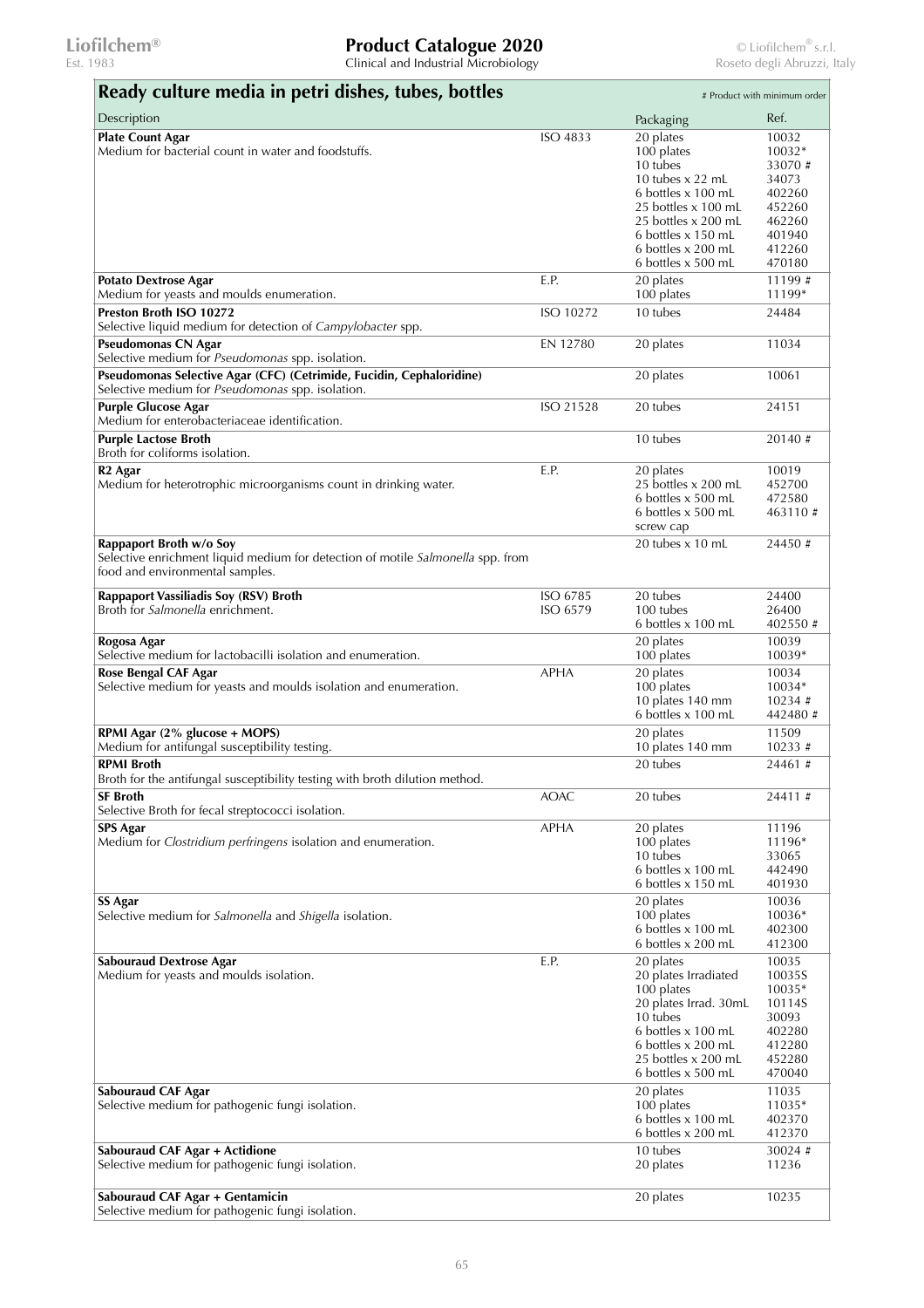| Ready culture media in petri dishes, tubes, bottles                                                                                                                                      |             |                                                                                  | # Product with minimum order       |
|------------------------------------------------------------------------------------------------------------------------------------------------------------------------------------------|-------------|----------------------------------------------------------------------------------|------------------------------------|
| Description                                                                                                                                                                              |             | Packaging                                                                        | Ref.                               |
| Sabouraud CAF Agar + Neutralizing                                                                                                                                                        |             | 20 plates                                                                        | 10437#                             |
| Selective medium for pathogenic fungi isolation.<br>Sabouraud CAF Agar + TTC                                                                                                             |             | 20 plates                                                                        | 11235#                             |
| Selective medium for pathogenic fungi isolation.                                                                                                                                         |             | 100 plates                                                                       | $11235*$ #                         |
| Sabouraud CAF Agar + Penase + Cephalosporinase + Neutralizing (Irradiated)<br>Medium for yeasts and moulds isolation with inactivation of disinfectants and<br>penicillins.              |             | 20 plates                                                                        | 10109S#                            |
| Sabouraud Agar + Gentamicin<br>Selective medium for pathogenic fungi isolation.                                                                                                          |             | 20 plates<br>100 plates                                                          | 11335<br>11335*                    |
| Sabouraud Agar + Neutralizing (Irradiated)<br>Medium for yeasts and moulds isolation with inactivation of disinfectants.                                                                 |             | 20 plates                                                                        | 10075S                             |
| Sabouraud Dextrose Agar + Lactamator 500 IU + Neutralizing (Irradiated)<br>Medium for yeasts and moulds isolation with inactivation of $\beta$ -lactam antibiotics<br>and disinfectants. |             | 20 plates                                                                        | 10108S                             |
| Sabouraud Dextrose Agar + 0.1% Penase + Neutralizing (Irradiated)<br>Medium for yeasts and moulds isolation with inactivation of disinfectants and<br>penicillins.                       |             | 20 plates                                                                        | 10088S                             |
| <b>Sabouraud Dextrose Broth</b><br>Broth for yeasts and moulds culture.                                                                                                                  | E.P.        | 20 tubes<br>6 bottles x 100 mL<br>6 bottles x 500 mL                             | 24109<br>402040#<br>471070#        |
| <b>Scedosporium Selective Agar</b><br>Selective medium for the detection of Scedosporium spp. from clinical<br>specimens.                                                                |             | 20 plates                                                                        | 10425 #                            |
| <b>Schaedler Broth</b><br>Culture Broth for anaerobic bacteria culture.                                                                                                                  |             | 10 tubes                                                                         | 22130                              |
| Schaedler CNA Agar (Sheep blood 5%)<br>Medium for cultivating and isolating fastidious organisms.                                                                                        |             | 20 plates                                                                        | $10405 \#$                         |
| Schaedler K Agar (Sheep blood 5%)<br>Medium for antimicrobial susceptibility testing of anaerobic bacteria.                                                                              |             | 20 plates<br>100 plates                                                          | 11065<br>11065*                    |
| Schaedler KKV Agar (Sheep blood 5%)<br>Selective medium for anaerobic gram-negative bacteria isolation                                                                                   |             | 20 plates<br>100 plates                                                          | 10065<br>10065*                    |
| <b>Selenite Broth</b><br>Broth for Salmonella spp. enrichment.                                                                                                                           | <b>APHA</b> | 20 tubes<br>$100 \times 10$ mL tubes<br>6 bottles x 100 mL<br>6 bottles x 200 mL | 24110<br>26110<br>402050<br>412050 |
|                                                                                                                                                                                          |             | 6 bottles x 500 mL<br>$6$ bottles x 1000 mL                                      | 470020<br>463130                   |
| <b>Selenite Cystine Broth</b><br>Broth for selective enrichment of Salmonella spp.                                                                                                       | ISO 6785    | 20 tubes<br>6 bottles x 100 mL                                                   | 24510#<br>402390                   |
| Selenite Cystine Broth ISO 6579<br>Liquid medium for detection of Salmonella spp in food and other materials,<br>according to ISO 6579                                                   | ISO 6579    | 20 tubes                                                                         | 24485                              |
| Serum Broth<br>Broth for fastidious microorganisms enrichment.                                                                                                                           |             | 20 tubes                                                                         | 24125#                             |
| <b>SIM Medium</b><br>Differential medium for indole, motility and $H_2S$ tests.                                                                                                          | U.S.P.      | 10 tubes<br>20 tubes x 10 mL<br>6 bottles x 100 mL                               | 30095<br>24479<br>403050           |
| <b>Simmons Citrate Agar</b><br>Differential medium for enterobacteria identification.                                                                                                    | ISO 10273   | 10 tubes<br>6 bottles x 200 mL                                                   | 30011<br>412030                    |
| <b>Slanetz-Bartley Agar</b><br>Selective medium for fecal streptococci enumeration and isolation.                                                                                        | ISO 7899-2  | 20 plates<br>100 plates                                                          | 11058<br>11058*                    |
| Sterile distilled water                                                                                                                                                                  |             | 6 bottles x 1000 mL                                                              | 400290                             |
| <b>Streptococcal KF+TTC Agar</b><br>Selective medium for fecal streptococci isolation and enumeration.                                                                                   | <b>APHA</b> | 20 plates<br>100 plates<br>10 tubes                                              | 10038<br>10038*<br>30010#          |
| <b>Streptococcal KF Agar</b><br>Selective medium for fecal streptococci isolation and enumeration.                                                                                       | <b>APHA</b> | 6 bottles x 100 mL<br>25 bottles x 200 mL                                        | 402150<br>452670                   |
| TTC 1% supplement<br>Supplement for bacteria differentiation                                                                                                                             |             | 5x10 mL                                                                          | 80300                              |
| <b>Streptococcus Broth</b><br>Selective broth for streptococci isolation.                                                                                                                |             | 20 tubes                                                                         | 24412                              |
| <b>Sulfate Reducers Broth</b><br>Broth for sulfate reducers bacteria detection.                                                                                                          |             | 20 tubes                                                                         | 24440#                             |
| <b>TAT Broth</b>                                                                                                                                                                         |             | 6 bottles x 90 ml                                                                | 442100                             |
| Liquid culture medium for detection of microorganisms from highly viscous or<br>gelatinous materials.                                                                                    |             | 6 bottles x 190 ml<br>6 bottles x 490 ml                                         | 442160<br>463070                   |
|                                                                                                                                                                                          |             | 6 bottles x 500 ml                                                               | 495180                             |
|                                                                                                                                                                                          |             | 6 bottles x 990 ml                                                               | 463020                             |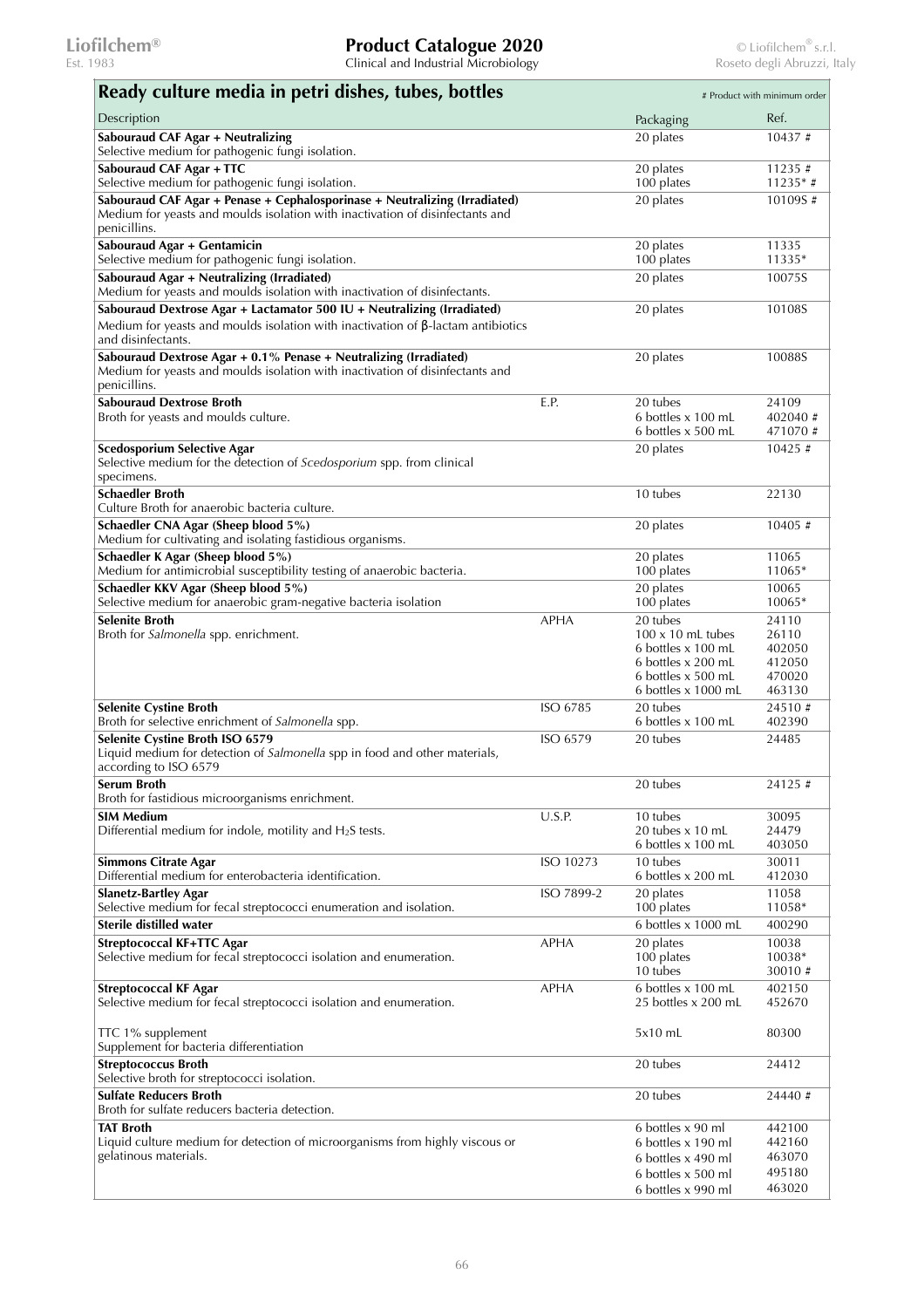| Ready culture media in petri dishes, tubes, bottles                                                                                                                                                                                                                                       |            |                                                                                                                                                                                                                         | # Product with minimum order                                                                      |
|-------------------------------------------------------------------------------------------------------------------------------------------------------------------------------------------------------------------------------------------------------------------------------------------|------------|-------------------------------------------------------------------------------------------------------------------------------------------------------------------------------------------------------------------------|---------------------------------------------------------------------------------------------------|
| Description                                                                                                                                                                                                                                                                               |            | Packaging                                                                                                                                                                                                               | Ref.                                                                                              |
| <b>TCBS Agar</b><br>Selective medium for Vibrio spp. isolation.                                                                                                                                                                                                                           |            | 20 plates<br>100 plates                                                                                                                                                                                                 | 11195<br>11195*                                                                                   |
| TSI Agar<br>Differential medium for enterobacteriaceae identification.                                                                                                                                                                                                                    | U.S.P.     | 10 tubes<br>6 bottles x 200 mL                                                                                                                                                                                          | 30096<br>413020                                                                                   |
| <b>Tergitol TTC Agar</b><br>Selective medium for coliforms enumeration and identification.                                                                                                                                                                                                | ISO 9308-1 | 20 plates<br>100 plates                                                                                                                                                                                                 | 10428#<br>$10428*$ #                                                                              |
| <b>Tergitol 7 Agar</b><br>Selective medium for detecting E. coli and coliforms.                                                                                                                                                                                                           |            | 20 plates                                                                                                                                                                                                               | 10417#                                                                                            |
| <b>Tetrathionate Broth</b>                                                                                                                                                                                                                                                                |            | 20 tubes                                                                                                                                                                                                                | 24451#                                                                                            |
| Selective enrichment medium for the isolation of Salmonella spp.<br><b>Thayer-Martin Agar</b>                                                                                                                                                                                             |            | 20 plates                                                                                                                                                                                                               | 11040                                                                                             |
| Selective medium for pathogenic neisseriae isolation.<br><b>Todd Hewitt Broth</b>                                                                                                                                                                                                         |            | 100 plates<br>20 tubes                                                                                                                                                                                                  | 11040*<br>24111                                                                                   |
| Medium for group $A$ $\beta$ -haemolytic streptococci culture.                                                                                                                                                                                                                            |            | 6 bottles x 200 mL<br>50 tubes $x$ 5 mL                                                                                                                                                                                 | 412060<br>27501#                                                                                  |
| Todd Hewitt Broth w Colistin / Nalidixic Acid<br>Selective medium for cultivating and isolating group B streptococci.                                                                                                                                                                     |            | 20 tubes                                                                                                                                                                                                                | 24145                                                                                             |
| Trichomonas Broth<br>Culture broth for Trichomonas spp.                                                                                                                                                                                                                                   |            | 20 tubes<br>6 bottles x 500 mL                                                                                                                                                                                          | 24115<br>470150#                                                                                  |
| <b>Triple Sugar Iron Agar</b>                                                                                                                                                                                                                                                             | ISO 6579   | 10 tubes                                                                                                                                                                                                                | 30100                                                                                             |
| Differential medium for enterobatteriacee identification.<br><b>Tryptic Soy Agar</b><br>Medium for non-fastidious bacteria growth.                                                                                                                                                        | E.P.       | 20 plates<br>100 plates<br>10 plates 140 mm                                                                                                                                                                             | 10037<br>10037*<br>10222#                                                                         |
|                                                                                                                                                                                                                                                                                           |            | 20 plates Irradiated<br>20 plates 18 mL Irrad.<br>10 tubes<br>6 bottles x 100 mL<br>6 bottles x 200 mL                                                                                                                  | 10037S<br>10076S#<br>30082<br>442290<br>432290                                                    |
|                                                                                                                                                                                                                                                                                           |            | 6 bottles x 225 mL<br>25 bottles x 200 mL<br>6 bottles x 500 mL                                                                                                                                                         | 414110<br>452290<br>470010                                                                        |
| Tryptic Soy Agar (Sheep blood 5%)<br>Medium for fastidious bacteria isolation.                                                                                                                                                                                                            |            | 20 plates<br>100 plates                                                                                                                                                                                                 | 11037<br>11037*                                                                                   |
| Tryptic Soy Agar + Lactamator 500 IU + Neutralizing (Irradiated)                                                                                                                                                                                                                          |            | 20 plates                                                                                                                                                                                                               | 10104S                                                                                            |
| Tryptic Soy Agar + Lactamator 1000 IU (Irradiated)                                                                                                                                                                                                                                        |            | 20 plates                                                                                                                                                                                                               | 10103S#                                                                                           |
| Tryptic Soy Agar + Lactamator 1000 IU + Neutralizing (Irradiated)<br>Irradiated medium for non-fastidious bacteria growth with inactivation of $\beta$ -<br>lactam antibiotics and disinfectants.                                                                                         |            | 20 plates<br>20 plates 30 mL                                                                                                                                                                                            | 10105S#<br>10110S#                                                                                |
| Tryptic Soy Agar + Neutralizing (Irradiated)<br>Irradiated medium for non-fastidious bacteria growth with inactivation of<br>disinfectants.                                                                                                                                               |            | 20 plates<br>20 plates 30 mL                                                                                                                                                                                            | 10074S<br>10059S#                                                                                 |
| Tryptic Soy Agar + Neutralizing<br>Medium for non-fastidious bacteria growth with inactivation of disinfectants.                                                                                                                                                                          |            | 10 plates 140 mm                                                                                                                                                                                                        | 10226 #                                                                                           |
| Tryptic Soy Agar $+$ 0.1% Penase $+$ Neutralizing<br>Tryptic Soy Agar $+$ 0.1% Penase $+$ Neutralizing (Irradiated)<br>Tryptic Soy Agar $+1\%$ Penase $+$ Neutralizing<br>Tryptic Soy Agar $+1\%$ Penase $+$ Neutralizing (Irradiated)<br>Tryptic Soy Agar $+5\%$ Penase $+$ Neutralizing |            | 20 plates<br>20 plates<br>20 plates 30 mL<br>20 plates<br>100 plates<br>20 plates<br>20 plates                                                                                                                          | 10086#<br>10086S#<br>10111S#<br>10085#<br>$10085**$ #<br>10085S<br>11137#                         |
| Medium for bacterial count with inactivation of antibiotics and disinfectants.<br>Tryptic Soy Agar + Neutralizing + Penase + Cephalosporinase (Irradiated)<br>Medium for microbial detection with inactivation of $\beta$ -lactam antibiotics and<br>disinfectants.                       |            | 20 plates                                                                                                                                                                                                               | 10106S#                                                                                           |
| <b>Tryptic Soy Broth</b><br>Broth for fastidious bacteria growth.                                                                                                                                                                                                                         | E.P.       | 20 tubes<br>100 tubes<br>6 bottles x 100 mL<br>25 bottles x 100 mL<br>6 bottles x 200 mL<br>25 bottles x 200 mL<br>6 bottles x 900 mL<br>50 tubes x 5 mL<br>25 bottles x 100 mL<br>(flip-off cap)<br>6 bottles x 500 mL | 24513<br>26513<br>452080<br>455208<br>442080<br>453208<br>463090#<br>27500 #<br>453030#<br>470370 |
| Tryptic Soy Broth + Capitol 4<br>Broth for microbiological testing of cosmetic products.                                                                                                                                                                                                  |            | 6 bottles x 90 mL<br>6 bottles x 190 mL<br>6 bottles x 490 mL<br>8 bottles x 990 mL                                                                                                                                     | 442090#<br>442150#<br>463080#<br>463010#                                                          |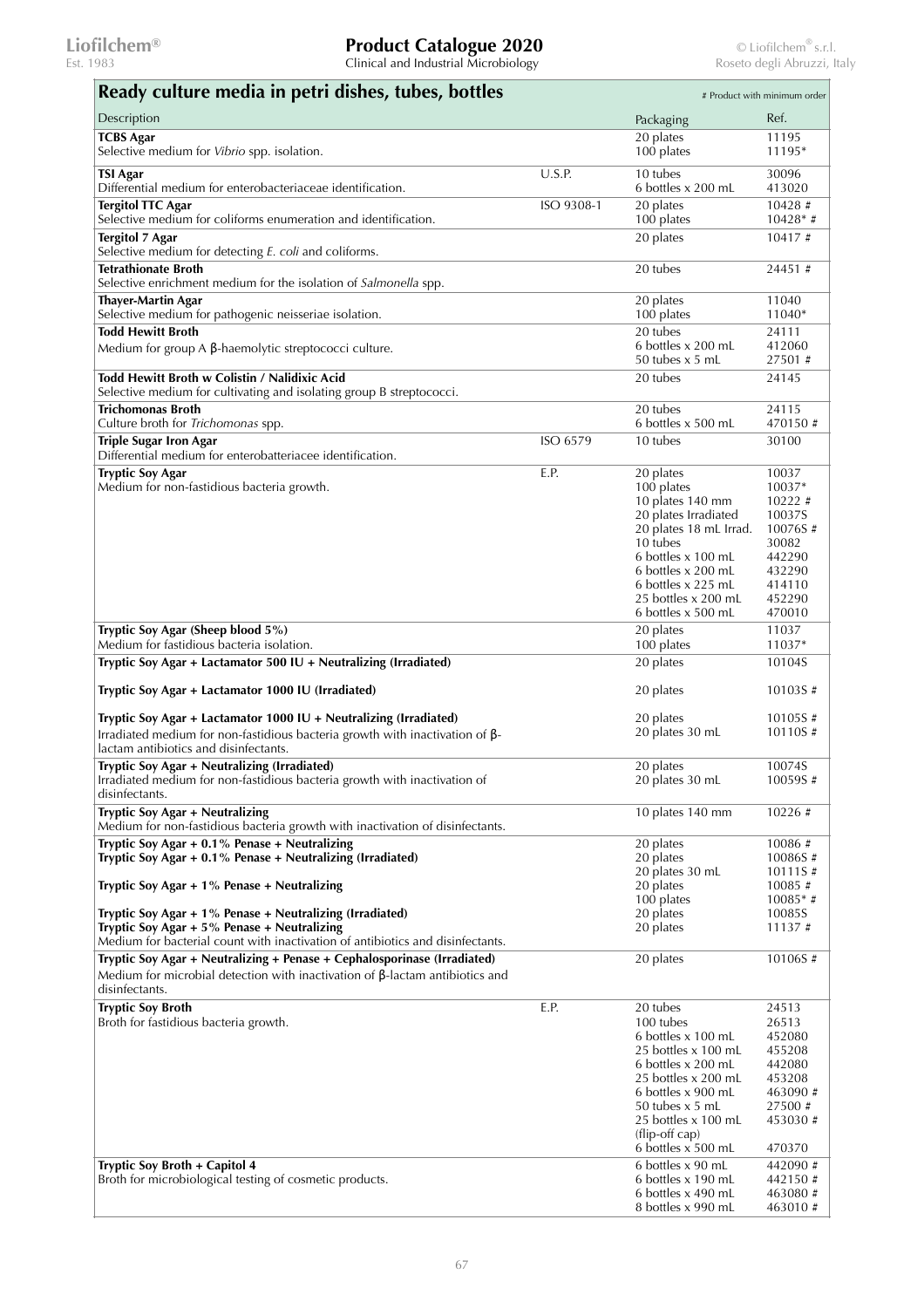| Ready culture media in petri dishes, tubes, bottles                                                                            |                       |                                                                                                          | # Product with minimum order                     |
|--------------------------------------------------------------------------------------------------------------------------------|-----------------------|----------------------------------------------------------------------------------------------------------|--------------------------------------------------|
| Description                                                                                                                    |                       | Packaging                                                                                                | Ref.                                             |
| Tryptic Soy Broth + 1% Tween 80<br>Broth for fastidious bacteria growth.                                                       |                       | 6 bottles x 100 mL<br>25 bottles x 100 mL<br>25 bottles x 100 mL<br>(flip-off cap)<br>6 bottles x 200 mL | 400270 #<br>452090#<br>453270 #<br>412110#       |
| Tryptic Soy Broth + $0.5\%$ Lecithin + $4\%$ Tween 20<br>Broth for microbial growth, especially used in cosmetic applications. |                       | 6 bottles x 100 mL<br>6 bottles $x$ 1000 mL                                                              | 442110#<br>463020                                |
| Tryptic Soy Broth + 0.3% Lecithin + 2% Tween 20<br>Broth for microbial growth, especially used in cosmetic applications.       |                       | 20 tubes                                                                                                 | 24460#                                           |
| Tryptic Soy Broth + Lecithin + Tween 80<br>Broth for microbial growth, especially used in cosmetic applications.               |                       | 6 bottles x 90 mL (100)<br>mL bottle)<br>6 bottles x 90 mL (200<br>mL bottle)                            | 403500 #<br>413500#                              |
| <b>Tryptone Soy Yeast Extract Agar</b><br>Medium for confirmation of Listeria monocytogenes from food.                         | ISO 11290             | 20 plates<br>6 bottles x 100 mL                                                                          | $10432 \#$<br>412440                             |
| <b>Tryptone Water</b><br>Medium for <i>Escherichia coli</i> determination.                                                     |                       | 20 tubes<br>6 bottles x 100 mL                                                                           | 24136 #<br>401980#                               |
| <b>Tryptophan Broth</b><br>Medium for indole reaction.                                                                         | ISO 9308              | 20 tubes x 3 mL<br>100 tubes $x$ 3 mL                                                                    | 24073<br>26073                                   |
| <b>Tryptose Agar</b><br>Medium for fastidious bacteria growth.                                                                 | <b>APHA</b>           | 10 tubes<br>6 bottles x 100 mL                                                                           | 30097<br>402320#                                 |
| <b>Tryptose Broth</b><br>Broth for fastidious bacteria enrichment.                                                             |                       | 20 tubes<br>6 bottles x 100 mL                                                                           | 24112<br>402070#                                 |
| <b>Tryptose Sulfite Agar</b><br>Basal medium for the presumptive identification of Clostridium perfringens.                    |                       | 20 tubes x 12 mL<br>100 tubes $x$ 12 mL                                                                  | 24456#<br>26456 #                                |
| Tryptose Sulfite Cycloserine Agar Base<br>Medium for anaerobic sulfite reducing bacteria detection in foodstuffs.              | ISO 7937              | 6 bottles x 90 mL<br>6 bottles x 200 mL<br>20 plates                                                     | 402700<br>412720<br>10449                        |
| <b>Violet Red Bile Glucose Agar</b><br>Selective medium for enterobacteria isolation and count.                                | ISO 21528-2<br>E.P.   | 20 plates<br>6 bottles x 100 mL<br>25 bottles x 100 mL<br>25 bottles x 200 mL                            | 11184<br>402540<br>450254<br>452600              |
| Violet Red Bile Lactose Agar<br>Selective medium for coliforms isolation and enumeration.                                      | ISO 4832              | 20 plates<br>100 plates<br>10 tubes x 22 mL<br>6 bottles x 100 mL<br>25 bottles x 200 mL                 | 11183<br>11183*<br>34076<br>402460<br>453140     |
| Violet Red Bile Lactose Agar + MUG<br>Selective medium for isolation and enumeration of coliforms and Escherichia coli.        |                       | 20 plates                                                                                                | 10012#                                           |
| <b>Urea Broth</b><br>Medium for enterobacteria differentiation.                                                                |                       | 20 tubes                                                                                                 | 24416                                            |
| Urea / Indole Broth<br>Medium for indole and urease test.                                                                      |                       | 6 bottles x 100 mL                                                                                       | 403060                                           |
| Vagitube<br>Medium for the search for Trichomonas vaginalis and for yeasts in urogenital<br>samples.                           |                       | 20 tubes                                                                                                 | 20340                                            |
| Vogel Johnson Agar<br>Selective medium for Staphylococcus aureus isolation.                                                    | U.S.P.                | 20 plates<br>100 plates                                                                                  | 11185#<br>$11185*$ #                             |
| <b>Wurtz Lactose Agar</b><br>Medium for enterobacteria isolation.                                                              |                       | 20 plates<br>100 plates<br>6 bottles x 100 mL                                                            | 10054<br>10054*<br>442300                        |
| <b>XLD Agar</b><br>Differential and selective medium for pathogenic enterobacteria isolation.                                  | ISO 6579<br>ISO 21567 | 20 plates<br>100 plates                                                                                  | 10056<br>10056*                                  |
| XLD Agar Pharmacopoeia formulation<br>Differential and selective medium for pathogenic enterobacteria isolation.               | EP, USP, JP, BP       | 20 plates                                                                                                | 10413                                            |
| XLT4 Agar<br>Selective medium for Salmonella spp. isolation.                                                                   |                       | 20 plates<br>100 plates                                                                                  | 10069<br>10069*                                  |
| <b>Yeast Extract Agar</b><br>Medium for microorganisms enumeration in water.                                                   | ISO 6222              | 20 tubes 20 mL<br>100 tubes 20 mL<br>20 tubes 10 mL<br>6 bottles x 100 mL<br>6 bottles x 200 mL          | 34074#<br>26074#<br>31102 #<br>403120#<br>412120 |
| Yeast Glucose Chloramphenicol Agar<br>Selective medium for yeasts and moulds isolation and enumeration.                        |                       | 20 plates<br>6 bottles x 200 mL<br>25 bottles x 200 mL                                                   | 10011<br>413090<br>453091                        |
| Yersinia Broth<br>Enrichment broth for Yersinia enterocolitica isolation.                                                      |                       | 20 tubes                                                                                                 | 24432                                            |
| Yersinia ITC Broth<br>Enrichment broth for detecting Yersinia enterocolitica in food and water.                                | ISO 10273             | 20 tubes                                                                                                 | 24431                                            |
| Yersinia Selective Agar<br>Selective medium for Yersinia enterocolitica isolation.                                             | ISO 10273             | 20 plates<br>100 plates                                                                                  | 10052<br>10052*                                  |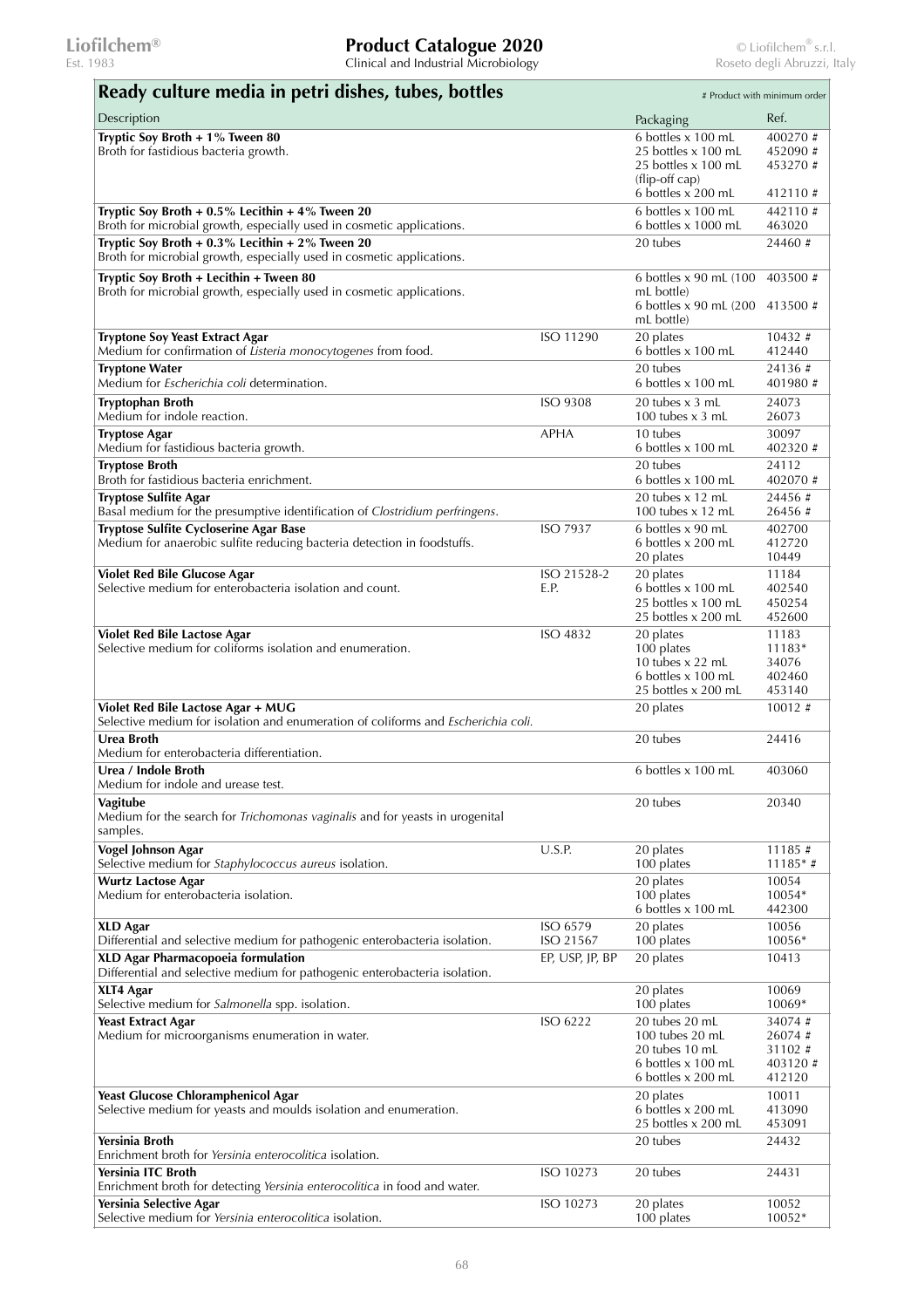| Ready culture media in petri dishes, tubes, bottles                               | # Product with minimum order |                     |
|-----------------------------------------------------------------------------------|------------------------------|---------------------|
| Description                                                                       | Packaging                    | Ref.                |
| <b>YSG Agar</b>                                                                   | 20 plates                    | $10430 \; \text{#}$ |
| Medium for detecting <i>Alicyclobacillus</i> in fruit juices and other beverages. | 100 plates                   | $10430*$ #          |
| <b>YSG Broth</b>                                                                  | 6 bottles x 90 mL            | 402610              |
| Liquid medium for detecting Alicyclobacillus in fruit juices and other beverages. | 25 bottles x 90 mL           | 452610              |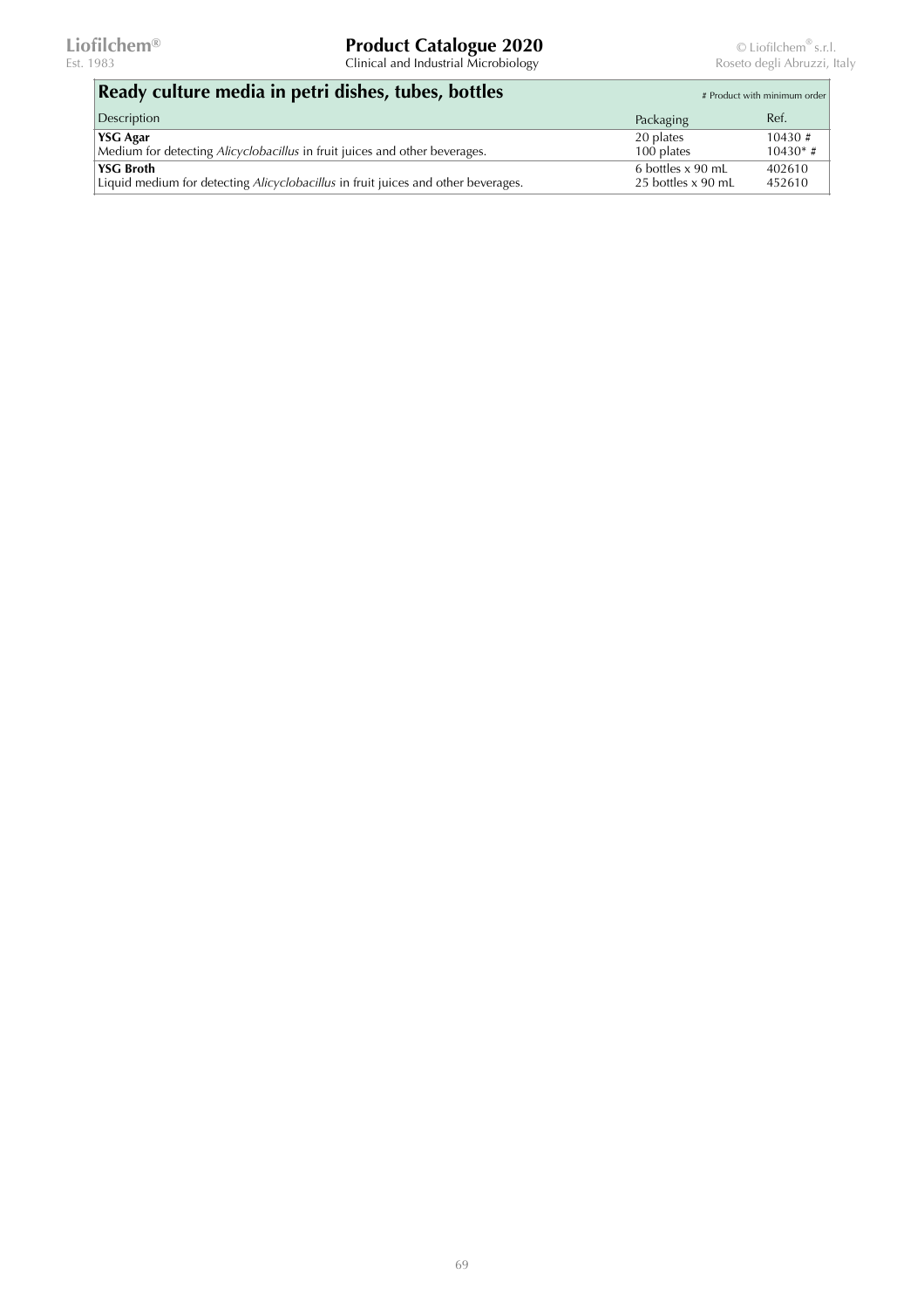Est. 1983 Clinical and Industrial Microbiology Roseto degli Abruzzi, Italy

| <b>Haemoculture bottles</b>                                                                                        |                   |        |
|--------------------------------------------------------------------------------------------------------------------|-------------------|--------|
| Description                                                                                                        | Packaging         | Ref.   |
|                                                                                                                    |                   |        |
| <b>HEMO-AEROBIC CULTURING</b><br>Medium for blood culture of aerobic microorganisms.                               | 6 bottles x 80 mL | 490010 |
| <b>HEMO-AEROBIC CULTURING Pediatric</b><br>Medium for blood culture of aerobic microorganisms (pediatric use).     | 6 bottles x 40 mL | 490030 |
| <b>HEMO-AEROBIC CULTURING Neonatal</b><br>Medium for blood culture of aerobic microorganisms (neonatal use).       | 6 bottles x 9 mL  | 490050 |
| <b>HEMO-ANAEROBIC CULTURING</b><br>Medium for blood culture of anaerobic microorganisms.                           | 6 bottles x 80 mL | 490020 |
| <b>HEMO-ANAEROBIC CULTURING Pediatric</b><br>Medium for blood culture of anaerobic microorganisms (pediatric use). | 6 bottles x 40 mL | 490040 |
| HEMO-ANAEROBIC CULTURING Neonatal<br>Medium for blood culture of anaerobic microorganisms (neonatal use).          | 6 bottles x 9 mL  | 490060 |

## **GASPAK: Anaerobiosis, Microaerophilia, Capnophilia**

Containers, Generators, Indicators, Disposable pouches.



| Description                                               | Packaging | Ref.  |
|-----------------------------------------------------------|-----------|-------|
| <b>GasPak EZ Standard Container</b>                       | 1 unit    | 96720 |
| <b>GasPak EZ Standard Rack</b>                            | 1 unit    | 96721 |
| <b>GasPak EZ Large Container</b>                          | 1 unit    | 96722 |
| <b>GasPak EZ Large Rack</b>                               | 1 unit    | 96723 |
| GasPak EZ Anaerobe Container System Sachet                | 20 units  | 96724 |
| Indicator of anaerobiosis                                 | 100 units | 96725 |
| GasPak EZ Anaerobe Container System Sachet with indicator | 20 units  | 96726 |
| <b>GasPak EZ Campy Container System Sachet</b>            | 20 units  | 96727 |
| GasPak EZ CO <sub>2</sub> Container System Sachet         | 20 units  | 96728 |
| GasPak CO <sub>2</sub> Indicator                          | 50 units  | 96729 |
| <b>GasPak EZ Anaerobe Pouch System</b>                    | 20 units  | 96730 |
| GasPak EZ CO <sub>2</sub> Pouch System                    | 20 units  | 96731 |
| <b>GasPak EZ Campy Pouch System</b>                       | 20 units  | 96732 |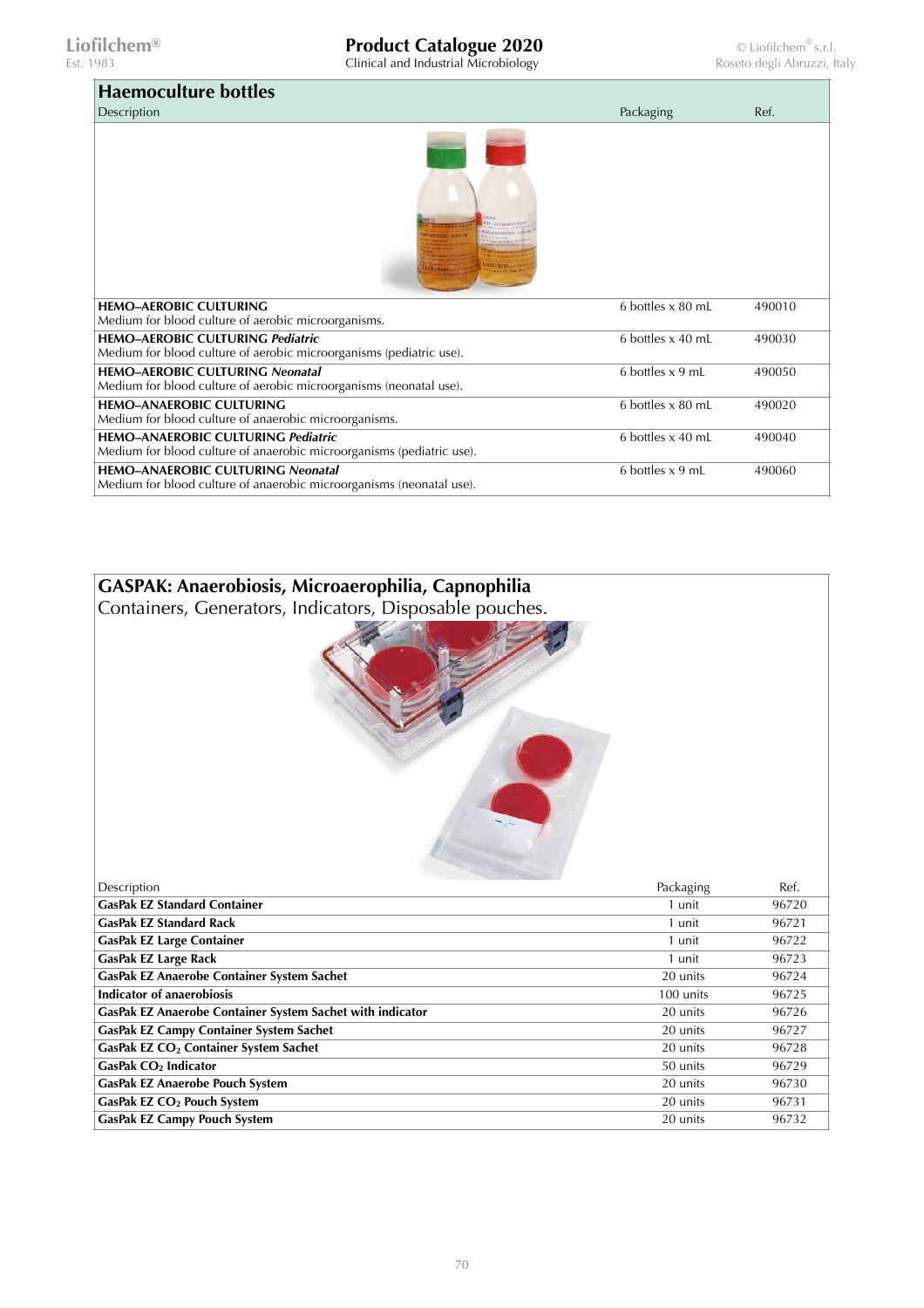| Ready culture media in two sectors petri dishes                                                                                                                     | # Product with minimum order |                      |
|---------------------------------------------------------------------------------------------------------------------------------------------------------------------|------------------------------|----------------------|
| Description                                                                                                                                                         | Packaging                    | Ref.                 |
|                                                                                                                                                                     |                              |                      |
| <b>Baird Parker / MacConkey</b>                                                                                                                                     | 20 plates                    | 18500 #              |
| Selective media for Staphylococcus aureus and gram-negatives isolation.                                                                                             | 100 plates                   | 18500* #             |
| <b>Baird Parker / Sabouraud CAF</b>                                                                                                                                 | 20 plates                    | 18390#               |
| Selective media for Staphylococcus aureus, yeasts and moulds isolation.                                                                                             | 100 plates                   | 18390*#              |
| <b>Brilliant Green / S.S.</b>                                                                                                                                       | 20 plates                    | 18012#               |
| Selective media for Salmonella spp. isolation.                                                                                                                      | 100 plates                   | $18012**$ #          |
| <b>CLED</b> / MacConkey                                                                                                                                             | $20$ plates                  | 18502#               |
| Media for total bacterial count and gram-negatives isolation in urine.                                                                                              | 100 plates                   | $18502**$ #          |
| Columbia C.N.A. / Chocolate<br>Selective medium for staphylococci, streptococci, pneumococci and non selective medium for<br>fastidious bacteria isolation.         | 20 plates<br>100 plates      | 18507#<br>$18507*$ # |
| Columbia C.N.A. / Gardnerella V.                                                                                                                                    | 20 plates                    | 18422 #              |
| Selective media for streptococci, staphylococci, pneumococci and Gardnerella vaginalis isolation.                                                                   | 100 plates                   | $18422**$ #          |
| Columbia C.N.A. / MacConkey                                                                                                                                         | 20 plates                    | 18327#               |
| Selective media for streptococci, staphylococci, pneumococci and gram-negative isolation.                                                                           | 100 plates                   | 18327*#              |
| D.T.M. / Sabouraud                                                                                                                                                  | 20 plates                    | 18595                |
| Selective media for dermatophytes, yeasts, moulds isolation.                                                                                                        | 100 plates                   | 18595*               |
| Gardnerella V. / Thayer Martin                                                                                                                                      | 20 plates                    | 18379#               |
| Selective media for Gardnerella vaginalis and pathogenic neisseriae isolation.                                                                                      | 100 plates                   | $18379*$ #           |
| Hektoen Enteric / Yersinia                                                                                                                                          | 20 plates                    | 18391#               |
| Selective media for enteric pathogens and Yersinia enterocolitica isolation.                                                                                        | 100 plates                   | 18391*#              |
| Hektoen Enteric / S.S.                                                                                                                                              | $20$ plates                  | 18503 #              |
| Selective media for enteric pathogens isolation.                                                                                                                    | 100 plates                   | $18503*$ #           |
| MacConkey / Sabouraud CAF<br>Selective media for coliforms and pathogenic fungi detection.                                                                          | 20 plates                    | 18018#               |
| MacConkey / Leifson<br>Selective media for enteric bacteria isolation / Salmonella and Shigella spp. according to Leifson.                                          | 20 plates                    | 18019#               |
| MacConkey / S.S.                                                                                                                                                    | 20 plates                    | 18505#               |
| Selective media for enteric pathogens isolation.                                                                                                                    | 100 plates                   | $18505*$ #           |
| MacConkey / T.S.A. Blood                                                                                                                                            | 20 plates                    | 18380#               |
| Media for Gram-negative and fastidious bacteria isolation.                                                                                                          | 100 plates                   | 18380*#              |
| Schaedler K / Schaedler KKV<br>Bi-plate for detection of anaerobic organisms and selective isolation of Gram-negative anaerobic<br>bacilli from clinical specimens. | 20 plates                    | 18025                |
| T.S.A. Blood / Chromatic™ Detection                                                                                                                                 | 20 plates                    | 18008#               |
| Medium for Gram-negative fastidious bacteria isolation and urinary bacterial identification.                                                                        | 100 plates                   | $18008*$ #           |

| Ready culture media in three sectors petri dishes                                                                                                           | # Product with minimum order |                      |
|-------------------------------------------------------------------------------------------------------------------------------------------------------------|------------------------------|----------------------|
| Description                                                                                                                                                 | Packaging                    | Ref.                 |
| Baird Parker / Biggy / MacConkey                                                                                                                            | 20 plates                    | 13013#               |
| Selective media for Staphylococcus aureus, Candida spp. and Gram-negative bacteria isolation.                                                               | 100 plates                   | $13013*$ #           |
| Baird Parker / Bile Esc. / Sabouraud CAF                                                                                                                    | 20 plates                    | 13602#               |
| Selective media for Staphylococcus aureus, group D streptococci and fungi isolation.                                                                        | 100 plates                   | $13602*$ #           |
| Baird Parker / MacConkey / Sabouraud CAF                                                                                                                    | 20 plates                    | 13371#               |
| Selective media for Staphylococcus aureus, gram-negatives and fungi isolation.                                                                              | 100 plates                   | $13371*$ #           |
| Chocolate / Columbia CNA / Thayer Martin<br>Media for fastidious bacteria, streptococci, staphylococci, pneumococci and pathogenic neisseriae<br>isolation. | 20 plates<br>100 plates      | 13014#<br>$13014*$ # |
| Gardnerella V. / Chocolate / Thayer Martin<br>Media for Gardnerella vaginalis, fastidious microorganisms, pathogenic neisseriae isolation.                  | 20 plates                    | 13356#               |
| <b>CLED / Enterococcus / MacConkey</b>                                                                                                                      | 20 plates                    | 13614#               |
| Media for total bacterial count in urine and isolation of enterococci and gram-negatives.                                                                   | 100 plates                   | $13614*$ #           |
| <b>CLED / MacConkey / Cetrimide</b><br>Media for total bacterial count and for Gram-negative bacteria and <i>Pseudomonas aeruginosa</i><br>detection.       | 20 plates<br>100 plates      | 13019#<br>$13019*$ # |
| Gard. V. / Rogosa / Thayer Martin                                                                                                                           | 20 plates                    | 13345#               |
| Media for Gardnerella vaginalis, lactobacilli, pathogenic neisseriae isolation.                                                                             | 100 plates                   | $13345**$ #          |
| MacConkey / V. Johnson / Sabouraud                                                                                                                          | 20 plates                    | 13480#               |
| Media for Gram-negative bacteria, <i>Staphylococcus aureus</i> and fungi isolation.                                                                         | 100 plates                   | $13480*$ #           |